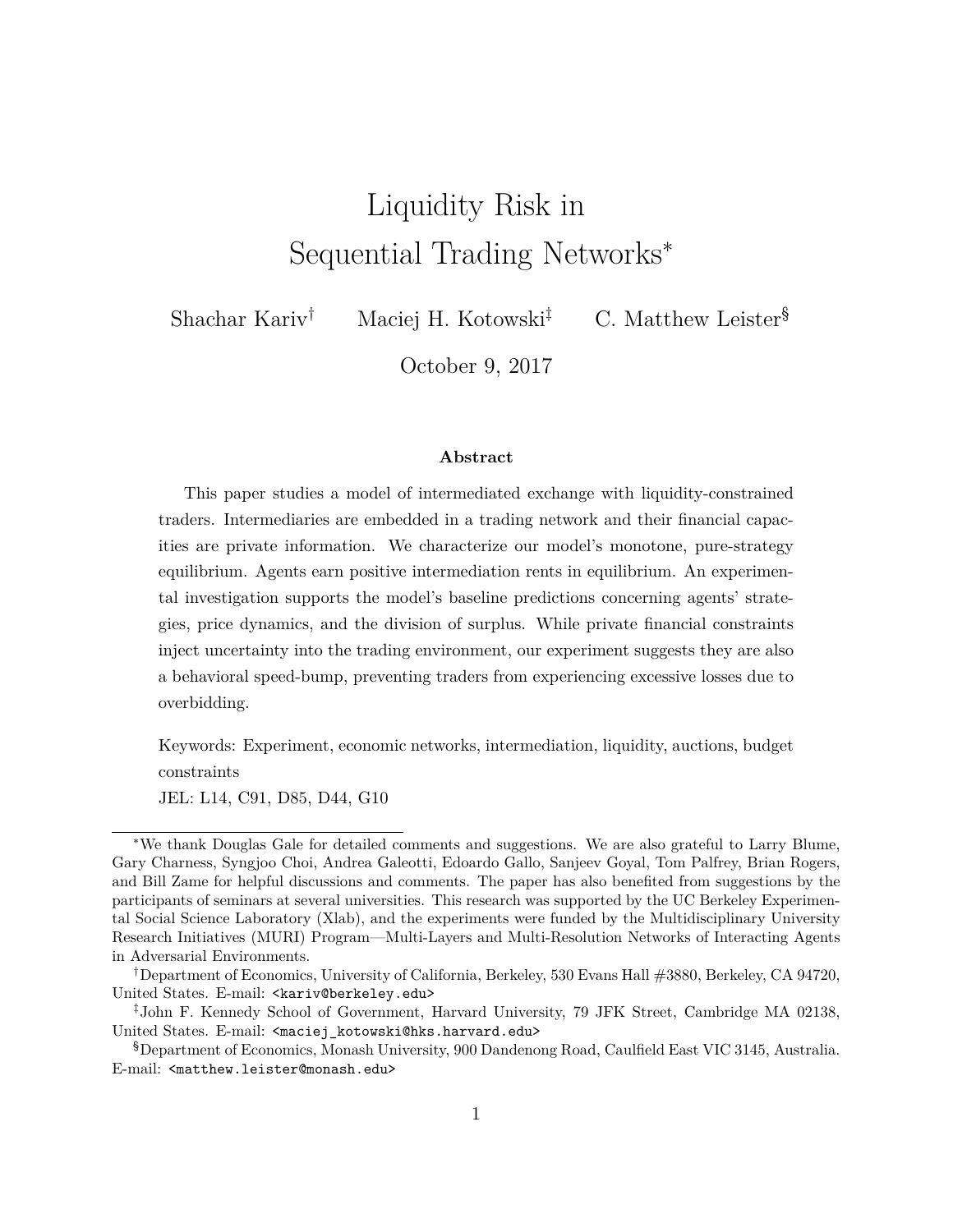## **1 Introduction**

In many decentralized markets, intermediary traders link producers and consumers. Two key variables determine the effectiveness of market intermediaries. First, a trader needs to have adequate financial resources—either in the form of cash on hand or credit—to pay for the goods that he wishes to trade. And second, each intermediary depends on his network of potential counter-parties to source goods and to find buyers. The interaction between these variables raises several open questions:

- 1. How do intermediary traders account for others' (possibly) limited financial capacity?
- 2. What price dynamics might we observe as goods are bought and resold in the market?
- 3. What are the distributional consequences of the economy's network structure? Are some traders systematically advantaged because of their relationships or position in the market?

In this paper we are the first to investigate the interaction between an economy's extent of decentralization and the private financial capacity of its participants. We pursue complementary tracks involving theoretical and experimental analysis; we develop a tractable model that we test in the laboratory. Potential trading relationships and financial constraints are often shrouded or deliberately concealed in real-world markets. In a lab setting, we can directly control these key variables influencing behavior.

Our model, which builds on Gale and Kariv (2009), is simple, yet rich enough to adequately probe the above questions. There is a producer of a good or asset (the "seller") and a final consumer (the "buyer").<sup>1</sup> We assume that the seller and the buyer cannot trade directly. Instead, the asset must pass through a sequence of intermediary traders en route from the seller to the buyer. An instance of such a situation is illustrated in Figure 1, with four intermediary traders. A network specifies the relationships among the agents and determines the feasible transactions among them. If agent  $i$  is linked to agent  $j$ , then these agents can trade; otherwise, transactions between them cannot occur. Traders, whose motives are purely speculative, buy and resell the asset facilitating its passage along links in the network from the seller to the buyer.

The key feature of our model, and where we substantively depart from Gale and Kariv (2009), is that each trader is liquidity or budget constrained. He has limited funds to finance

<sup>1</sup>Following Gale and Kariv (2009), we call the traded good an "asset." Depending on the application, it may represent a financial product or a physical item.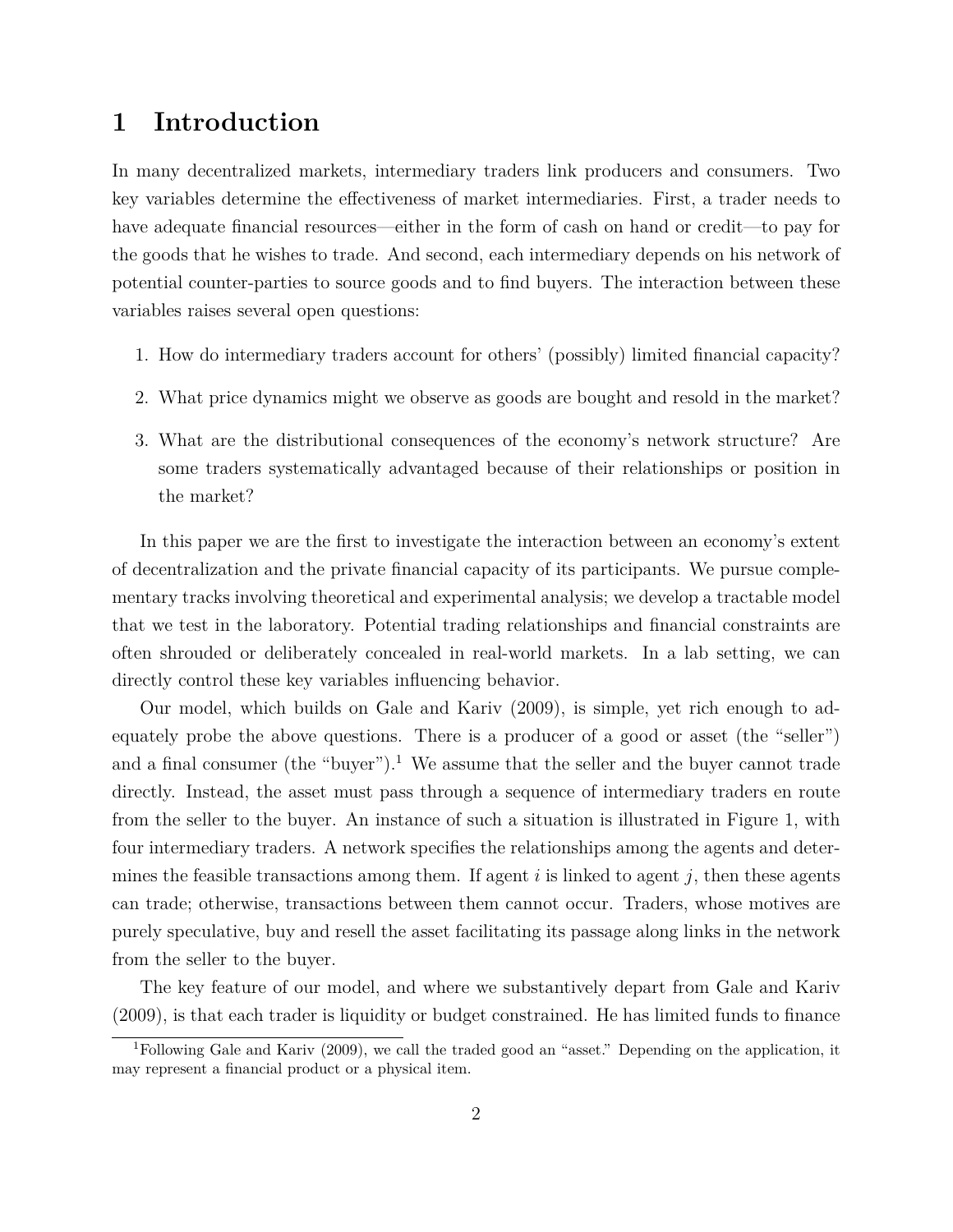

Figure 1: A trading network.

his trading activity. These constraints are private information and inject considerable risk into the market. A successful trader must anticipate the funds available to his immediate counter-parties and be mindful of similar constraints elsewhere in the economy. For simplicity, we assume that transaction prices are set by a first-price auction. In equilibrium, intermediaries in our economy adopt subtle bidding strategies accounting for the compounding financing risks. Average prices systematically rise as the asset nears the final buyer. Traders closer to the buyer benefit from the reduction of uncertainty. They manage to garner a relatively larger share of the surplus than traders further away.

Our model's simplicity ensures that it can be readily tested empirically in a laboratory setting. Our experiments confirm the key conclusions from our theoretical analysis. Agents with ample funds shade their bid relative to their trading budget and intermediaries closer to the final buyer adopt uniformly more aggressive bidding strategies. Consequently, prices rise and intermediaries closer to the buyer tend to earn higher trading profits. Interestingly, our experiment also identifies a practical disciplinary role played by financial frictions and budget constraints. In the laboratory, we observe that traders who are flush with resources tend to experience a mild decline in profits relative to the equilibrium benchmark and to others. While a lax budget constraint allows a trader greater freedom to pursue his goals, it also allows him to err and overbid with greater frequency. The latter effect often dominates.

This paper is organized as follows. Section 2 briefly reviews the related literature. We link our study to both theoretical and experimental studies of networked markets and auctions. Section 3 introduces our model. The model's equilibrium analysis is presented in Section 4. We derive several implications concerning intermediary behavior, price dynamics, and welfare. Our experiment's procedures are summarized in Section 5. Data analysis is performed in Section 6. Section 7 provides a discussion of our results and our study's broader implications. Section 8 concludes. All proofs are gathered in Section 9. An Online Appendix contains supplementary material pertaining to our study and experiment.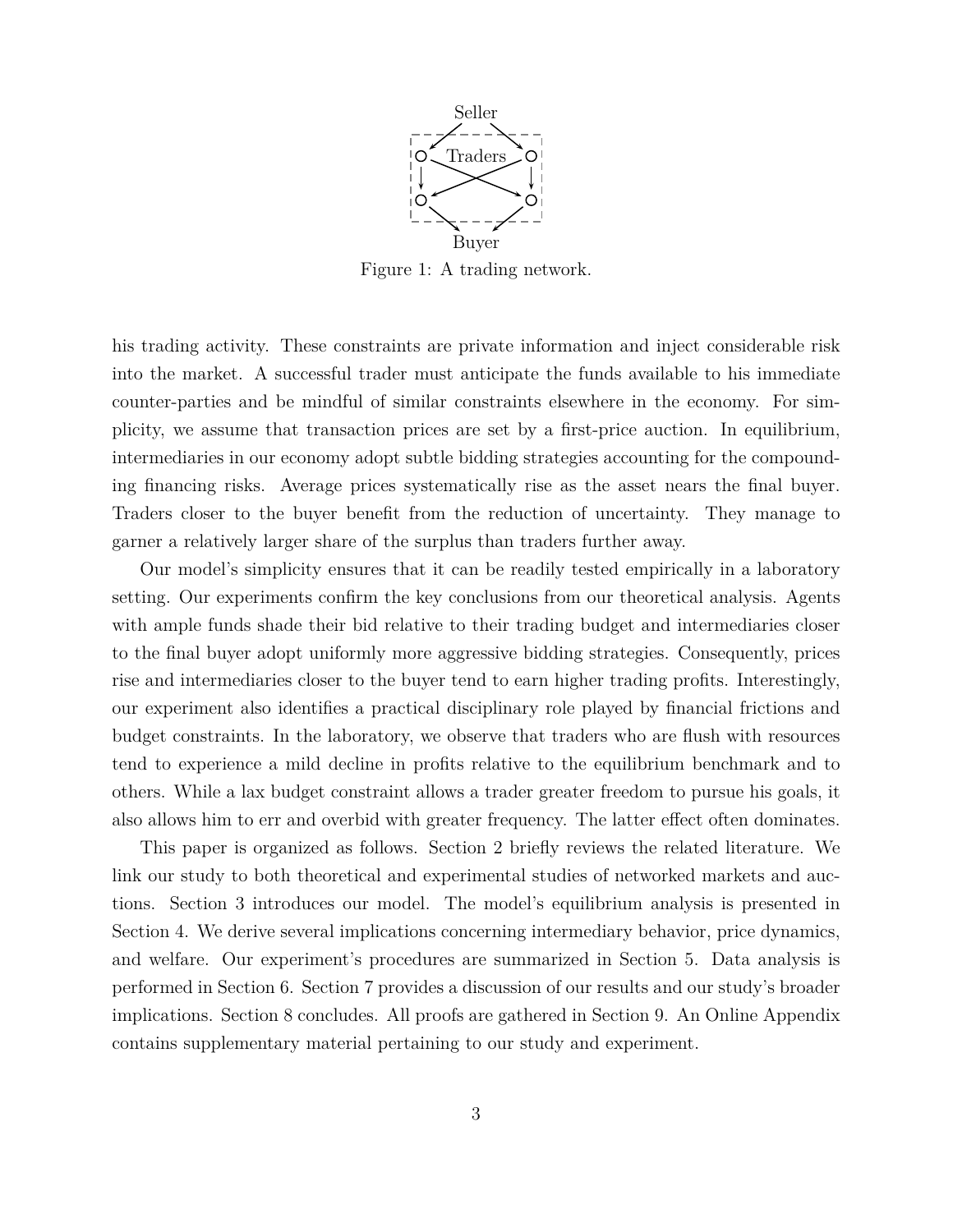### **2 Related Literature**

This paper contributes to literatures on networked markets and auctions. From a theoretical point of view, our study is closely related to recent examinations of sequential trade within networked economies. This literature builds upon Kranton and Minehart (2001) by incorporating market intermediaries into the trading process. By assumption, buyers and sellers must interact through intermediaries, who facilitate trade while respecting their network of relationships. Recent contributions to this literature include Gale and Kariv (2007), Blume et al. (2009), Gale and Kariv (2009), Kotowski and Leister (2014), Choi et al. (2017), Manea (forthcoming), and Condorelli et al. (2017). Condorelli and Galeotti (2015) provide a recent survey. Our study complements this growing literature by proposing a new model of intermediated exchange in the presence of private information about trading ability.

As noted above, our analysis is closest to that of Gale and Kariv (2009), who study a similar class of trading economies. Assuming a complete information setting, Gale and Kariv (2009) show that prices converge to the asset's value and all intermediation rents are quickly competed away. Our study differs in two important ways. Most importantly, we study an economy where intermediaries hold private information concerning their trading ability, which we model as a budget to bankroll transactions. Second, our price-setting mechanism, a standard first-price auction, is simpler than Gale and Kariv's protocol, which involves averaging bid and ask prices.<sup>2</sup> These departures lead to predictions distinct from those advanced by Gale and Kariv (2009). Average prices in our economy rise with successive transactions and traders enjoy positive intermediation rents.

Other network-based trading games are studied by Charness et al. (2007) and Judd and Kearns (2008). The former considers bargaining while the latter considers a trading process with continuously-updated limit-order books. Choi et al. (2017) examine intermediated exchange theoretically and in the laboratory focusing on a posted-price mechanism. Their experiment highlights the importance of coordination among market intermediaries and the role of "critical traders." Critical traders enjoy monopoly-like positions in a network allowing them to extract considerable intermediation rents. Our economy does not feature critical traders; instead, we identify an alternative channel allowing intermediaries to earn sustained profits in equilibrium. Kosfeld (2004) provides a survey of other laboratory experiments involving networked economies.

<sup>2</sup>Gale and Kariv (2009) report results from a control treatment where transaction prices equaled only the bid, as in our model. These results are similar to their baseline experiment with the more complex pricing rule. Mindful of this result, we have opted for a simpler pricing rule from the onset. See also Remark 2.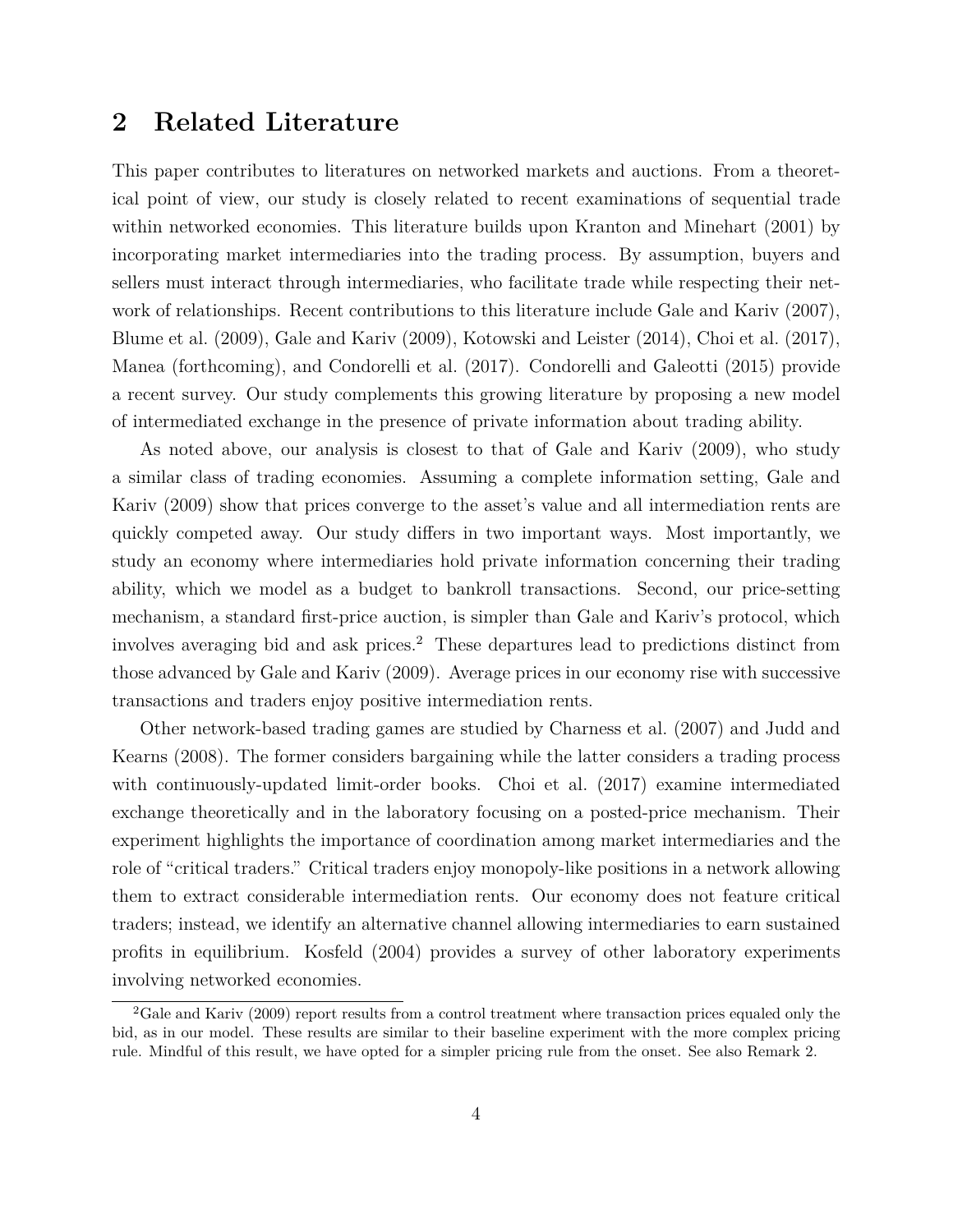Though our focus is on trade in a networked economy, we also contribute to the experimental auction literature. Our experiments incorporate a direct test of Che and Gale's (1996) model of a first-price auction with private budget constraints. In this model, each bidder has a one-dimensional type, a private budget constraint above which he cannot bid, and the item for purchase has a commonly-known and fixed value.<sup>3</sup> To our knowledge, Che and Gale's (1996) model has not been tested in a laboratory before. Anticipating our results, data from our baseline treatment are consistent with the equilibrium that they characterize. Other experimental investigations of auctions with budget constraints include Kotowski (2010) and Ausubel et al. (2017), albeit they consider environments different from ours. Pitchik and Schotter (1988) examine sequential auctions with budget constraints theoretically and experimentally; however, they consider a setting where multiple goods are sold in sequence. In our case, the same good is sold and resold among a sequence of distinct agents. Comprehensive surveys of the experimental auction literature are provided by Kagel (1995) and Kagel and Levin (2016).

#### **3 The Model**

In this section we introduce the model that will inform our experimental analysis. We characterize its equilibrium in the next section.

Consider an economy where trading possibilities are summarized by a directed graph. Agents are nodes and a directed link from agent *i* to agent *j* indicates that *i* can sell to *j*. The network structure is exogenous and common knowledge. We focus on a tractable class of networks originally analyzed by Gale and Kariv (2009). Choi et al. (2017) call such networks "multipartite networks." Figure 2 illustrates a family of multipartite trading networks involving increasing degrees of intermediation between the buyer and the seller. In a multipartite network, agents are arranged in rows  $0, 1, \ldots, R+1$ . One agent is the buyer (B) and one agent is the seller (S). The buyer is located in row 0 and the seller is located in row  $R + 1$ . The buyer is offering to pay  $v > 0$  for an asset or good that is created by the seller at zero cost (a normalization). There exist gains from transferring the asset from the seller to the buyer. However, these agents are not linked directly. Instead, there is a set of intermediary traders who may buy and sell the asset. In our model, they inhabit

<sup>3</sup>Most models of auctions with private budget constraints, such as Che and Gale (1998) or Kotowski (2017), assume bidders' types are two-dimensional, encompassing private information concerning the item's value and a private budget constraint. Bobkova (2017) generalizes Che and Gale's (1996) model to an asymmetric setting.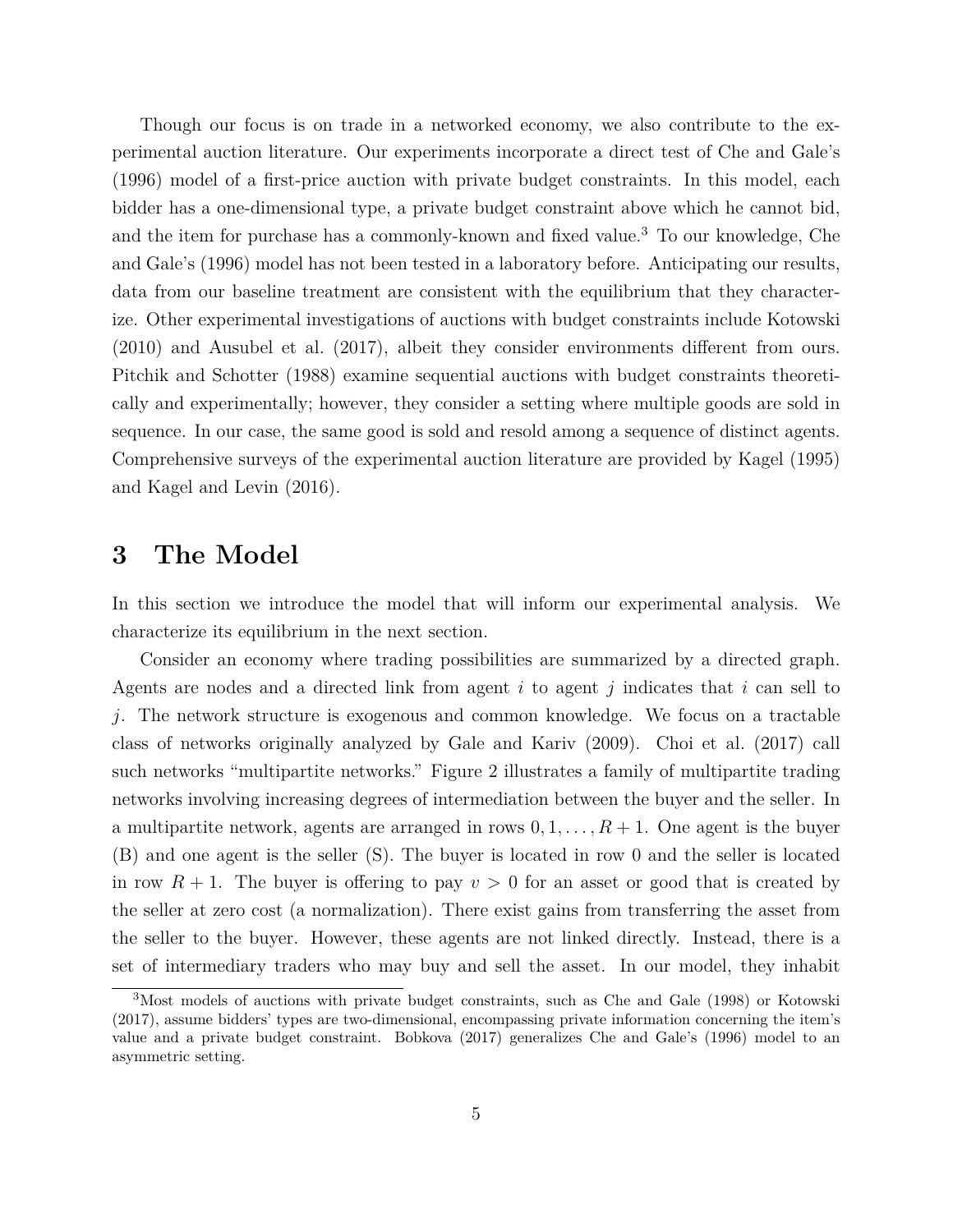

Figure 2: A family of multipartite trading networks.

rows  $1, \ldots, R$ . Rows are numbered according to their network distance from the buyer.<sup>4</sup> Traders, who are risk neutral, do not value the asset per se. Rather they seek to earn profits by facilitating trades in the network. The network constrains the set of feasible trades as follows. An agent in row r can purchase the asset from an agent in row  $r + 1$  and can sell the asset to an agent in row  $r - 1$ , as illustrated in Figure 2 with the corresponding directed links. As usual, a trader earns profits if he can "buy low" and "(re)sell high."

The particular trading networks illustrated in Figure 2 feature in our experimental investigation and involve one, two, or three rows of intermediaries. Intuitively, as the distance between the buyer and the seller increases, the market's operation involves a more complex chain of intermediary transactions. For simplicity, we assume that there is a common number  $N \geq 2$  of intermediary traders in each row. Extending our results to allow for a different number of intermediaries in each row is straightforward and does not change our qualitative conclusions. In Figure 2, each row has three intermediaries.

All trade occurs via sequential auctions according to the following protocol. When an agent in row  $r + 1$  holds the asset, he organizes a first-price, sealed-bid auction to sell it. Agents in row *r* participate in the auction by submitting bids. The highest bidder is awarded the asset and makes a payment equal to his bid. Ties among highest bidders are resolved with a uniform randomization. This process continues until the asset reaches the buyer, who (by assumption) pays *v* for the good.

With the exception of the pricing rule, the model above broadly parallels that of Gale

 $4$ Our numbering scheme simplifies our equilibrium characterization. Gale and Kariv (2009) follow the opposite numbering convention.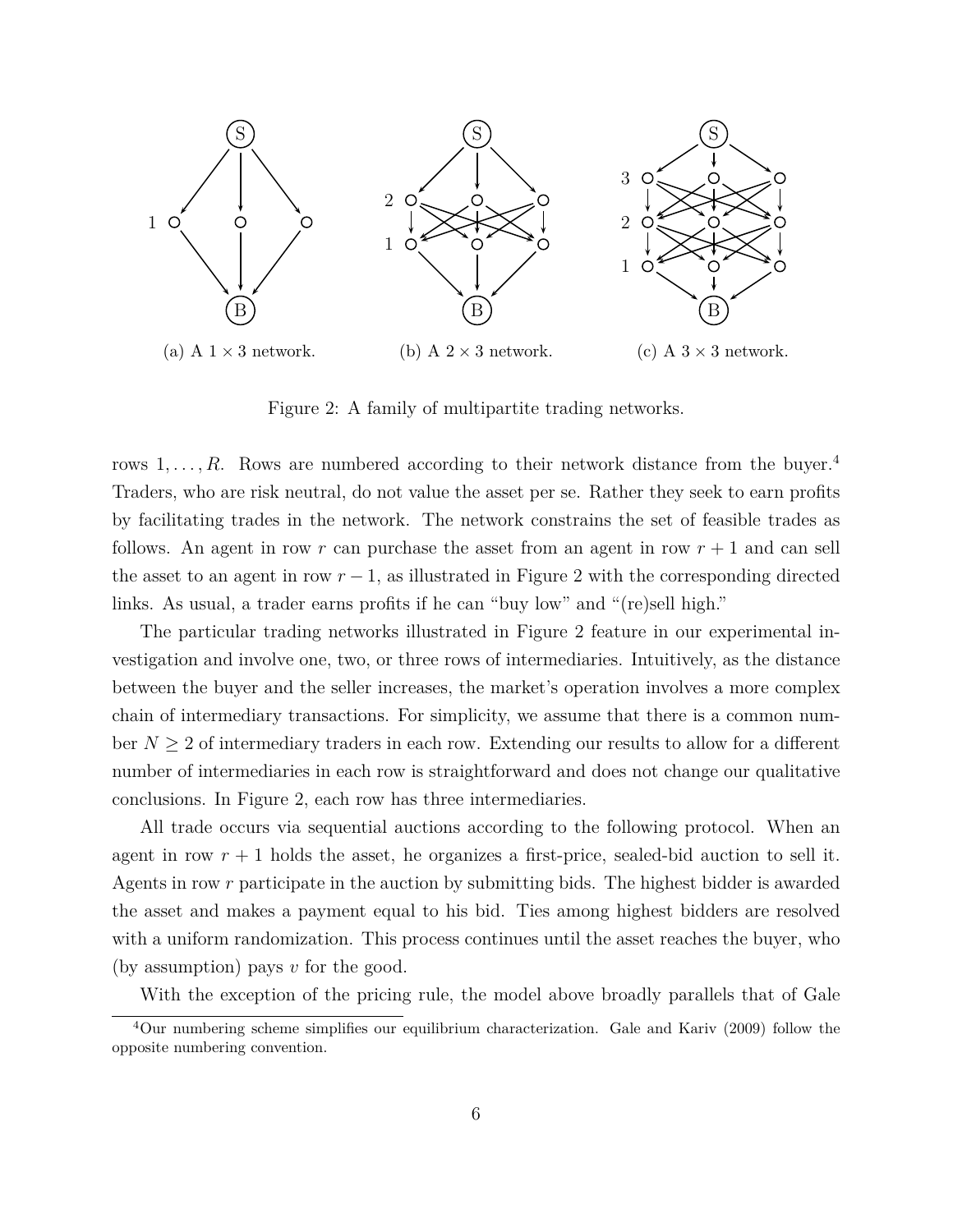and Kariv (2009). Substantially departing from their setting, we additionally assume that agents have private information, a common feature of many trading environments. As outlined in the introduction, we assume that each intermediary trader faces a private budget constraint that represents his access to funds or liquidity to finance his trading activity. When attempting to acquire the asset, each trader is constrained to bid less than his private budget. This budget has no direct impact on an agent's payoff; it only describes his feasible actions.

To model this constraint, we assume that trading budgets are independently and identically distributed according to the cumulative distribution function *F*. We assume that *F* admits a continuous density, *f*, with full support on the interval  $[0, \bar{w}]$  where  $0 < v \leq \bar{w}$ . Though straightforward to relax, for analytical brevity we assume that the ratio  $F(w)/f(w)$ is non-decreasing in *w*. Many common distributions, including the uniform, satisfy this condition. As standard, this information structure is common knowledge among all agents in the economy, though a trader's realized budget (i.e., his type) is his private information. When there is one row of intermediary traders  $(R = 1)$ , our model reduces to Che and Gale's (1996) model of a common-value, first-price, sealed-bid auction with private budget constraints.

### **4 Equilibrium Analysis and Model Predictions**

We start by characterizing an equilibrium in monotone, pure strategies. Monotone, pure strategy equilibria are focal in auction-like settings. Che and Gale (1996), whose model our market generalizes, also focus on such equilibria. While the payment made by the buyer is fixed by assumption, the value of the asset to traders in rows  $r \geq 2$  is determined endogenously. The value of the asset to a row-2 trader, for example, depends on the expected bids of row-1 traders. Likewise, the value of the asset to a row-3 trader depends directly on the expected bids of row-2 traders and indirectly on the bids of row-1 traders; and so on. The result of this inductive reasoning is an equilibrium featuring a recursive structure.

To specify the resulting equilibrium strategy, we first define  $G(w) := F(w)^N$  as the cumulative distribution function (c.d.f.) of the largest of *N* independent random variables, each with c.d.f.  $F(w)$ . As usual,  $g := G'$  is the corresponding density.

**Theorem 1.** *Let*  $U_1(w) = \max_{b \in [0,w]} F(b)^{N-1}(v-b)$  *and define* 

$$
b_1^*(w) = v - \frac{U_1(w)}{F(w)^{N-1}}.
$$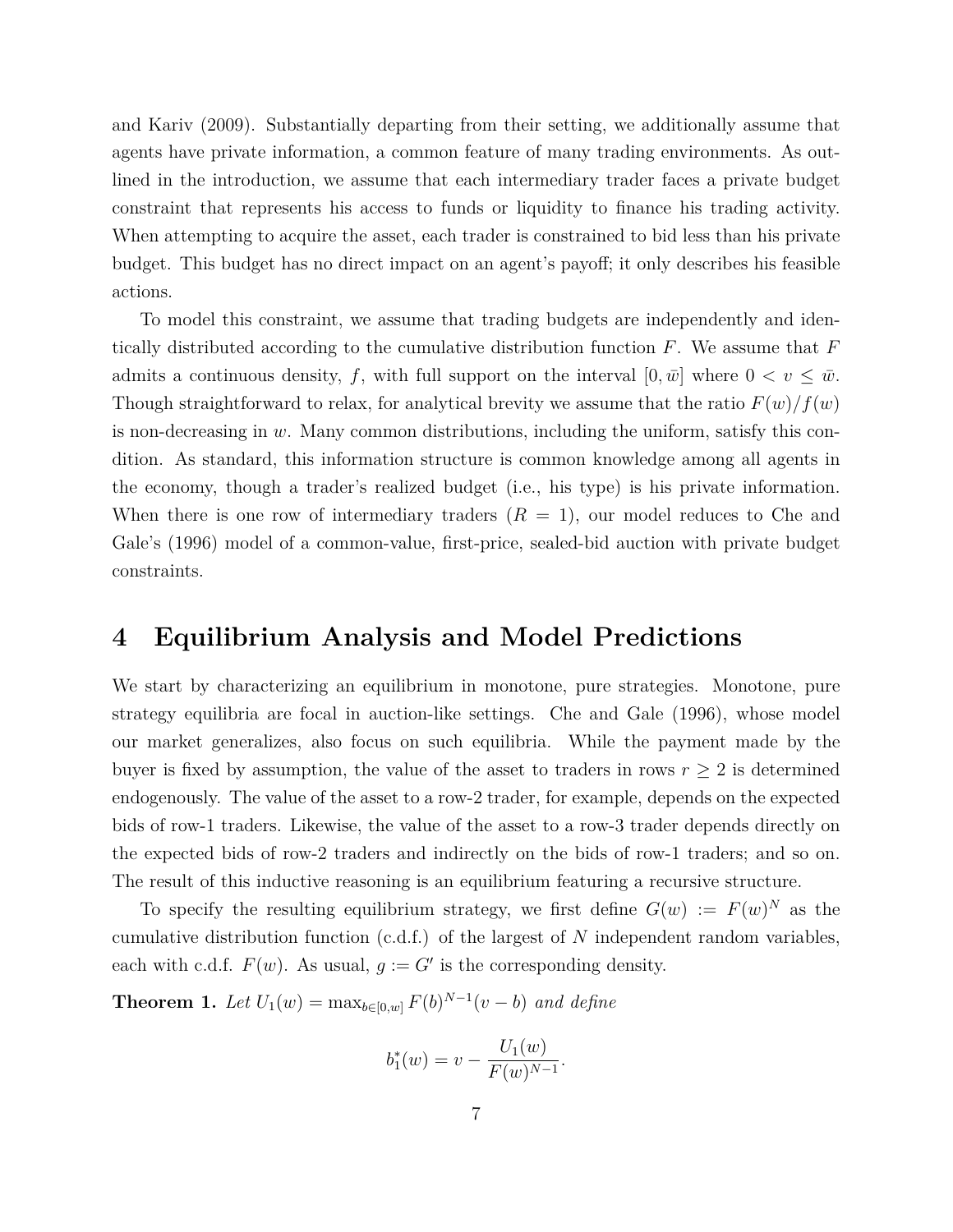*For*  $r \geq 2$ *, define inductively the following expressions:* 

$$
\nu_{r-1}^* = \int_0^{\bar{w}} b_{r-1}^*(w) g(w) \ dw \tag{1}
$$

$$
U_r(w) = \max_{b \in [0,w]} F(b)^{N-1} \left( \nu_{r-1}^* - b \right) \tag{2}
$$

$$
b_r^*(w) = \nu_{r-1}^* - \frac{U_r(w)}{F(w)^{N-1}}
$$
\n(3)

*The strategy profile where all traders in row <i>r bid according to the strategy*  $b_r^*(w)$  *is the unique, monotone, pure strategy equilibrium of the trading game.*

The proof of Theorem 1 follows by induction from the analysis of Che and Gale (1996). An immediate consequence of the equilibrium's inductive structure is that the strategy defined in Theorem 1 is independent of the parameter *R*. That is, if  $b_r^*$  is the equilibrium bidding strategy of a row-*r* trader in a network with  $R \ge r$  rows (and *N* traders per row), then  $b_r^*$ continues to be the equilibrium bidding strategy of a row-*r* trader in a network with  $R' \geq r$ rows (and *N* traders per row).

Before discussing the above equilibrium in greater detail, we present an example paralleling our experimental investigation to follow.

**Example 1.** Suppose the buyer offers to pay  $v = 100$  for the asset and traders' budgets are uniformly distributed between 0 and 100. Assume that  $N = R = 3$ , as in Figure 2(c). The equilibrium bidding strategies are illustrated in Figure 3. These bidding strategies are:<sup>5</sup>

$$
b_1^*(w) = \begin{cases} w & \text{if } w < 67 \\ 100 - \frac{145000}{w^2} & \text{if } 67 \le w \end{cases}
$$

$$
b_2^*(w) = \begin{cases} w & \text{if } w < 46 \\ 70 - \frac{50000}{w^2} & \text{if } 46 \le w \end{cases}
$$

$$
b_3^*(w) = \begin{cases} w & \text{if } w < 39 \\ 59 - \frac{30000}{w^2} & \text{if } 39 \le w \end{cases}
$$

The equilibrium strategy of agents in each row is strictly increasing in *w* and concave. As a group, equilibrium strategies are ordered with traders in row 1 submitting the highest bids.

This example nests equilibria from other trading networks as special cases. In particular,

<sup>&</sup>lt;sup>5</sup>When stating the strategy, we round several values for expositional ease.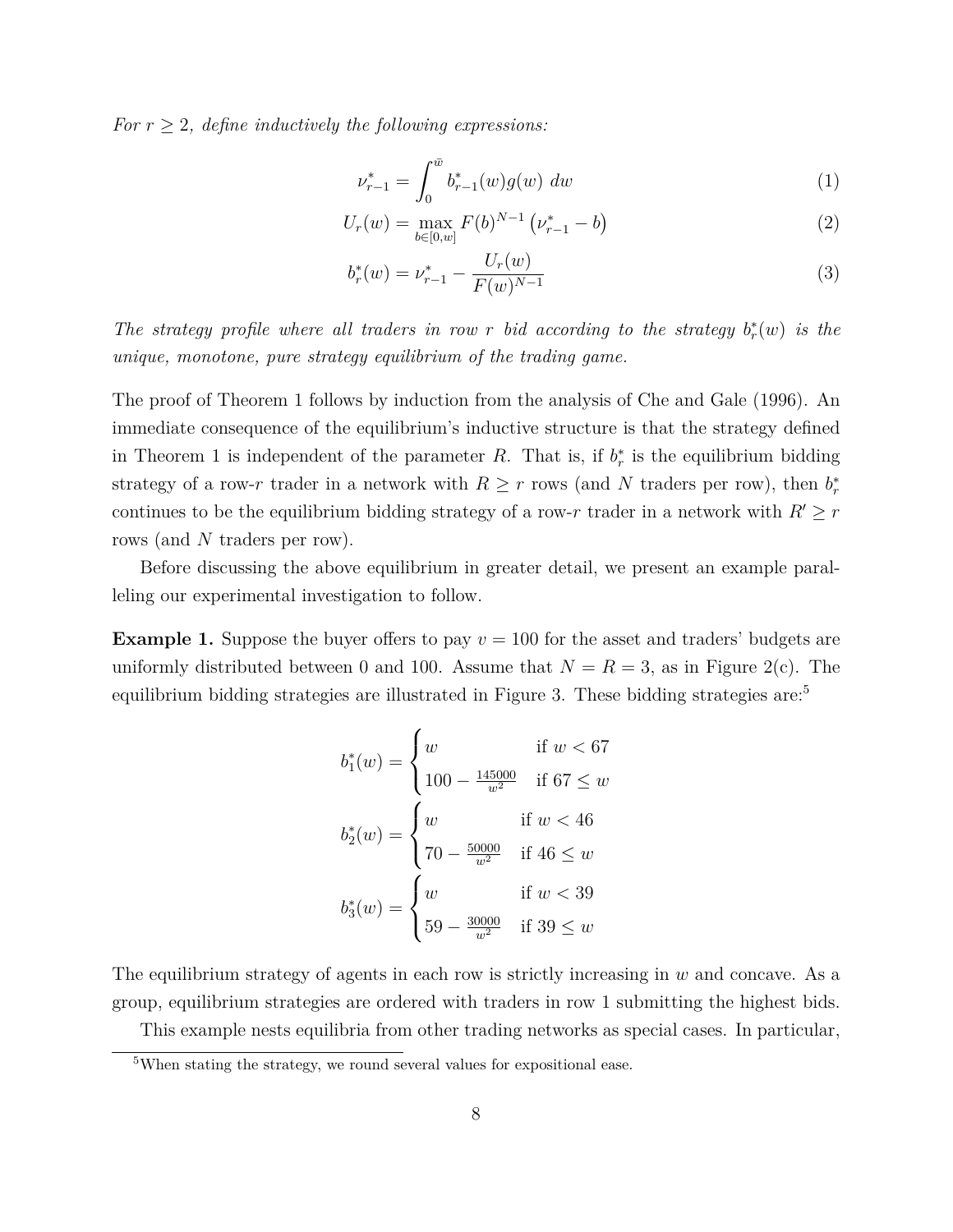

Figure 3: Equilibrium bidding strategies in Example 1.

if  $R = 1$  and  $N = 3$ , then the equilibrium strategy is composed only of  $b_1^*$ . If  $R = 2$  and  $N = 3$ , then  $b_1^*$  and  $b_2^*$  characterize the traders' equilibrium bidding strategies.

Example 1 suggests several general characteristics of equilibrium behavior in our networked market. These conclusions touch on individual-level strategies, price dynamics, and welfare implications. We summarize these features in three corollaries, which will inform our experimental investigation. The first corollary focuses on two striking features of individuallevel bidding strategies.

**Corollary 1** (Bidding)**.** *Consider the equilibrium characterized by Theorem 1.*

1. There exists a critical value  $w_r^*$  such that for all  $w \leq w_r^*$ ,  $b_r^*(w) = w$ . For all  $w > w_r^*$ , *b ∗ r* (*w*) *is strictly increasing, concave, and strictly less than w.*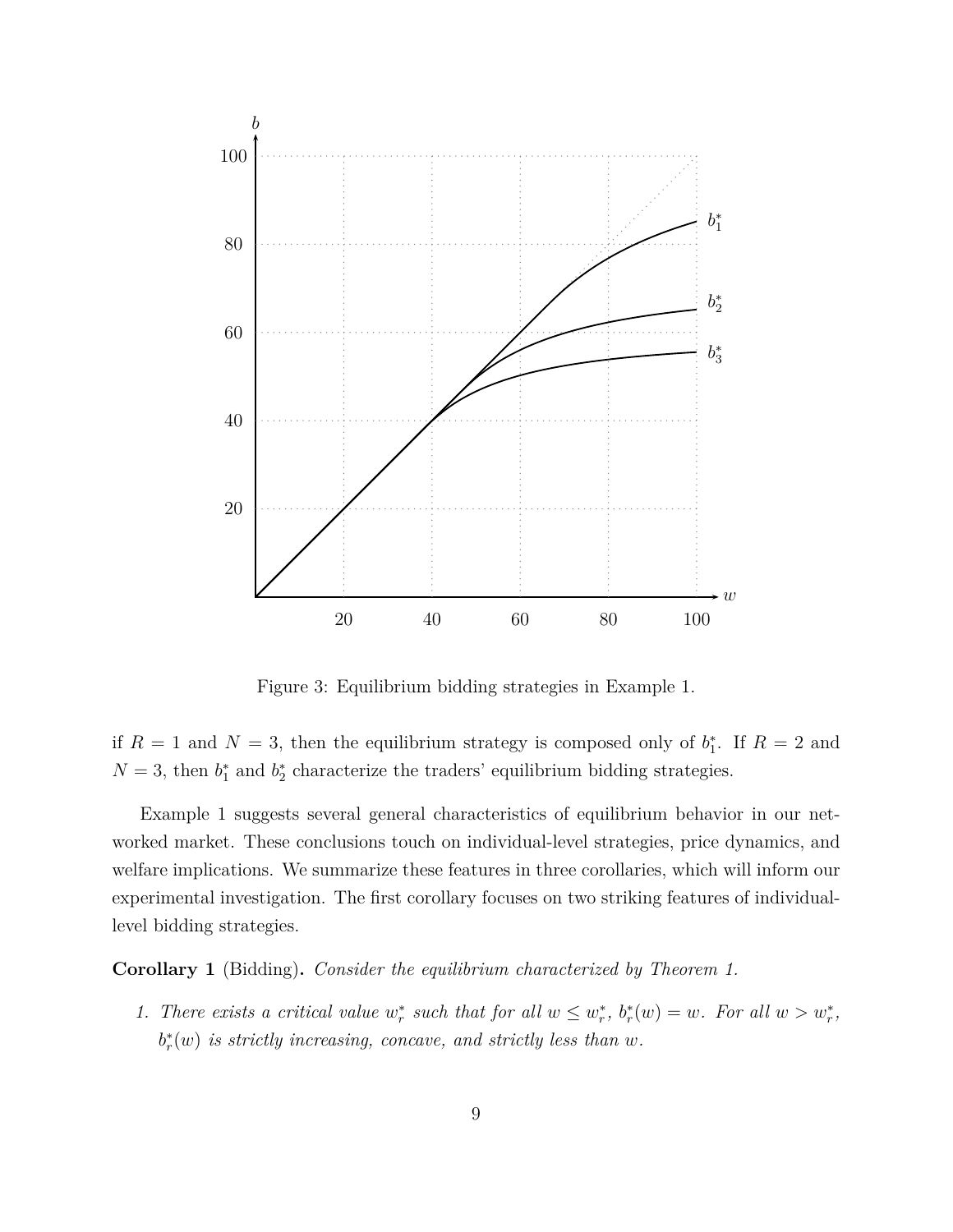2. *Conditional on w*, a trader positioned further from the buyer bids less, i.e.  $b_r^*(w) \geq$  $b_{r+1}^*(w)$ .

The conclusions of Corollary 1 are readily apparent in Example 1 and Figure 3. First, bidders' strategies are increasing and concave. For bidders in each row, there is a critical budget level, which we denote by  $w_r^*$ , that defines a boundary between two types of bids. For budgets below the critical value, the equilibrium strategy coincides with a simple heuristic— "bid everything." For budget levels above the critical value, equilibrium bidding demands a more sophisticated approach whereby a bidder commits only a decreasing fraction of his funds to the transaction.

Second, bidders' strategies are ordered uniformly. Traders in row 1 bid more aggressively than row 2 traders. Row 2 traders bid more aggressively than row 3 traders. This ordering reflects the changing value of the asset as it proceeds through the network. In the example, row 1 traders can resell the asset to the buyer for a price of 100. A trader in row 2, however, can only resell the asset to a trader in row 1. Since the bids of row 1 traders are capped by their budget, the expected resale price is only approximately 70. Thus, a row 2 trader should shade his bid more aggressively than a row 1 trader. By induction, the same reasoning applies to traders in subsequent rows moving away from the buyer.

Building on Corollary 1, we can derive equally clueful conclusions concerning equilibrium price dynamics. Given our trading protocol, this value equals the highest bid submitted in each respective auction. Since  $b_r^*(w)$  is strictly increasing, the highest bid is always submitted by the trader with the highest realized budget. Thus, and following directly from Theorem 1, realized transaction prices are independent and  $\nu_r^* = \int b_r^*(w)g(w)dw$  is the expected price paid by traders in row *r*. This value evolves predictably through the network.

**Corollary 2** (Prices)**.** *Consider the equilibrium characterized by Theorem 1.*

- *1. Expected prices are increasing as the asset approaches the buyer, i.e.*  $\nu_{r+1}^* \leq \nu_r^*$ .
- *2. The difference in expected prices is increasing as the asset approaches the buyer, i.e.*  $\nu_r^* - \nu_{r+1}^* \leq \nu_{r-1}^* - \nu_r^*$ .

While the first point of Corollary 2 is intuitive, the second is surprising. As the buyer's offer of *v* acts as a hard bound on expected prices and these prices are increasing, we might expect that they "converge" to the buyer's value with later traders capturing smaller-andsmaller shares of the total surplus. Instead, price differences evolve in the opposite manner.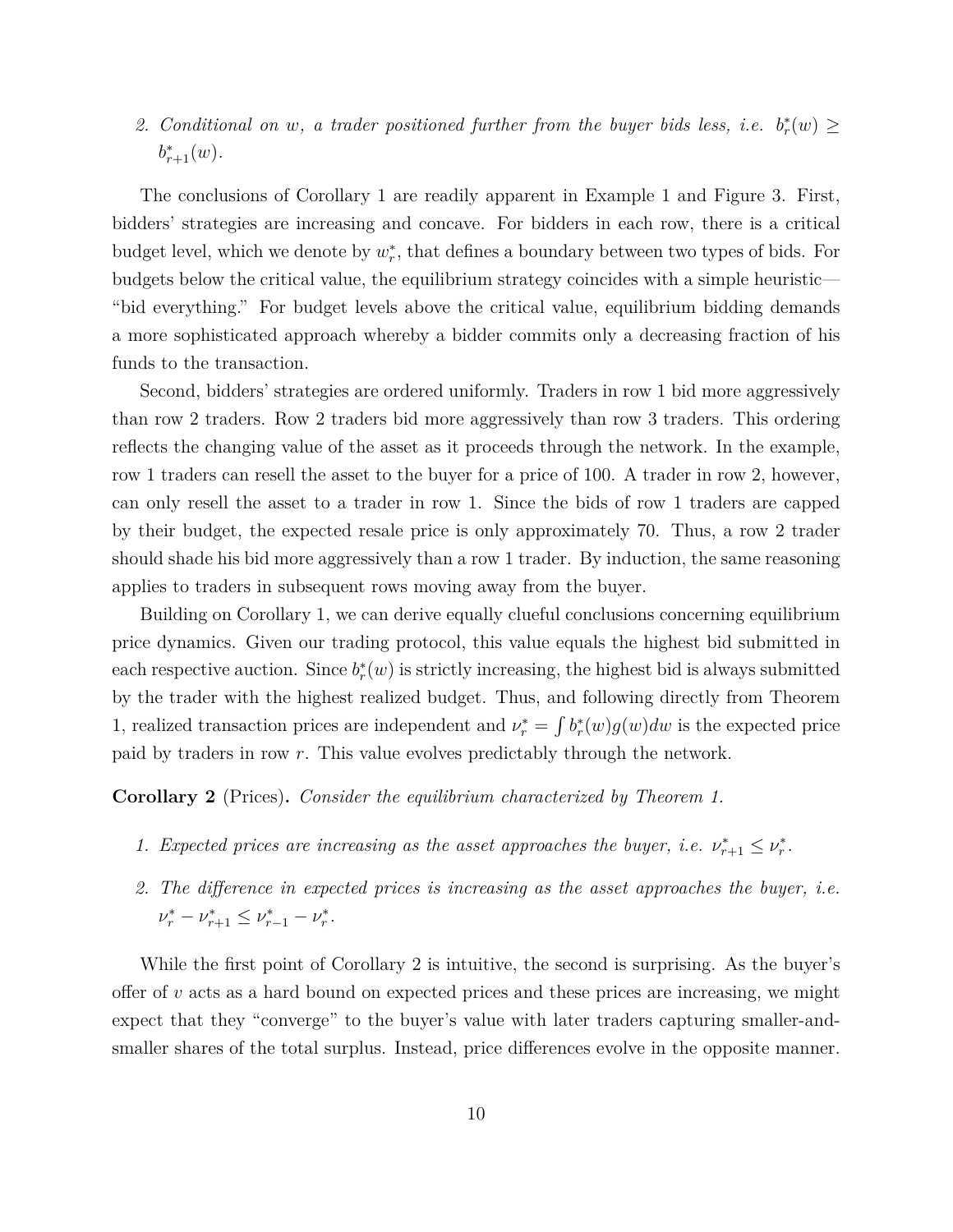Among all intermediaries, traders closest to the buyer capture the greatest share of the expected total surplus. Of course, part of the total surplus goes to the seller as well.

As expected prices evolve systematically through the trading network, it is natural that traders' payoffs behave equally predictably. From the bidding strategy defined in Theorem 1, we can conclude that the equilibrium expected payoff of a row-*r* trader with a budget of *w* equals  $U_r(w)$ , as defined in (2). Indeed, if we rearrange (3), we see that

$$
b_r^*(w) = \nu_{r-1}^* - \frac{U_r(w)}{F(w)^{N-1}} \implies U_r(w) = F(w)^{N-1}(\nu_{r-1}^* - b_r^*(w)).
$$

Conditional on acquiring the asset, a trader earns an expected return of  $\nu_{r-1}^* - b_r^*(w)$ , the difference between the expected resale price and his bid. The probability with which he acquires the asset equals  $F(w)^{N-1}$ , which is simply the probability that all others in his row have a budget less than *w* and bid less than  $b_r^*(w)$  in equilibrium. With this description of payoffs, we can conclude the following.

**Corollary 3** (Payoffs). *Consider the equilibrium characterized by Theorem 1. Define*  $U_r(w)$ *as in* (2) *and define*  $w_r^*$  *as in Corollary 1.* 

- 1.  $U_r(w)$ , is strictly increasing in w for all  $w \leq w_r^*$ . For all  $w > w_r^*$ ,  $U_r(w)$  is constant *and equal to*  $U_r(w) = F(w_r^*)^{N-1}(v_{r-1}^* - w_r^*).$
- *2. Conditional on w, expected payoffs are increasing as the distance to the buyer decreases, i.e.*  $U_{r+1}(w) \leq U_r(w)$ .

Corollary 3 shows that traders' type-contingent expected payoffs differ systematically through the network. Greater expected payoffs are earned by traders closer to the buyer. As all traders are ex ante identical except for their position in the network, this implies that unconditional expected payoffs are also greatest for traders closer to the buyer. Despite the analogous network topology, these observations contrast with the conclusions of Gale and Kariv (2009), who argue that intermediation rents are entirely competed away. In our setting, the presence of private information ensures that intermediation rents remain positive.

*Remark* 1*.* Our analysis and experiment focus on the model's symmetric, monotone, purestrategy equilibrium, which is both intuitive and focal. Our model also admits many mixedstrategy and non-monotone equilibria. These equilibria replicate the bid distribution induced by the strategies defined in Theorem 1. Intuitively, since traders with high budgets are indifferent among a range of bids (Corollary 3), their bidding strategies can be "rearranged"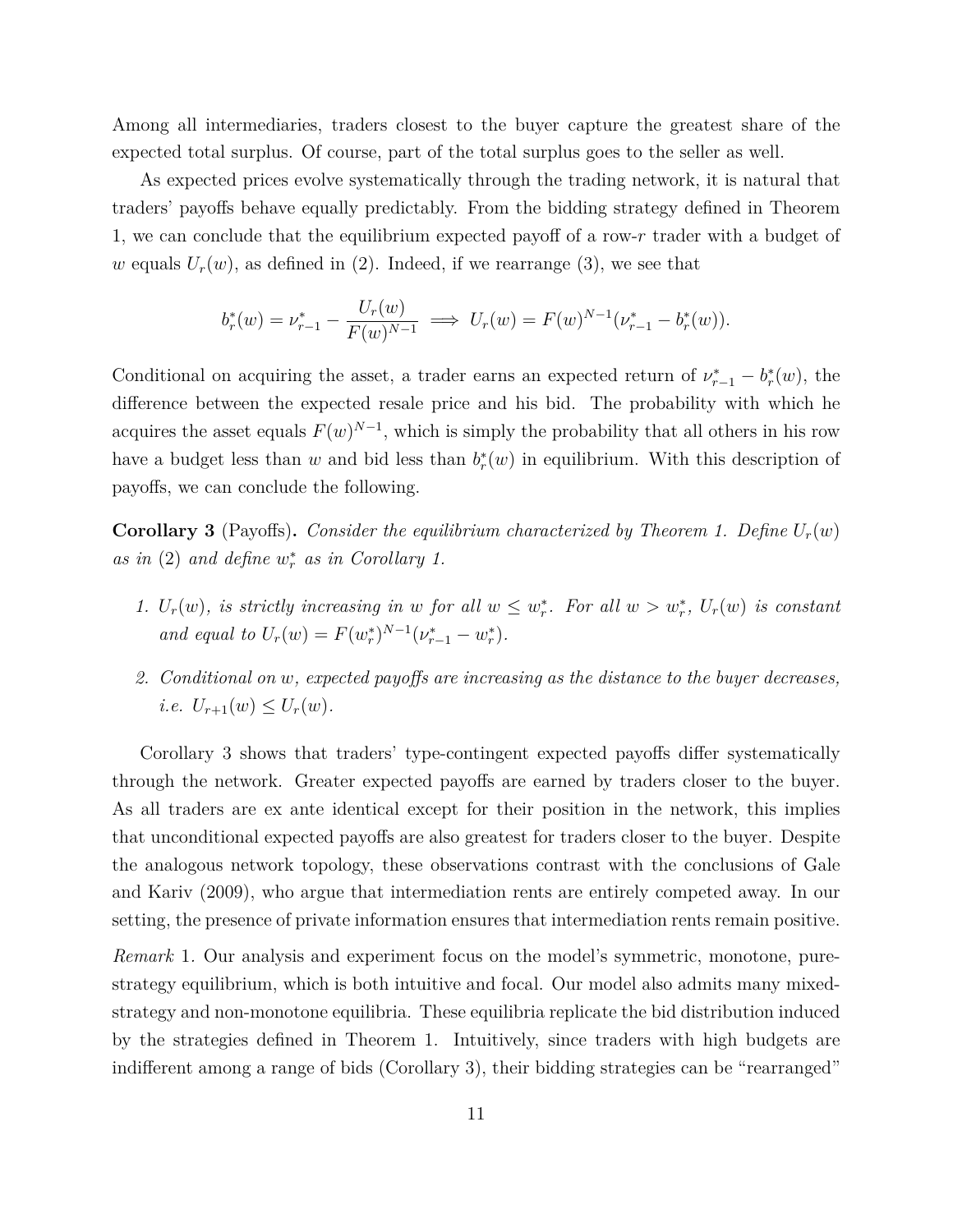without upsetting the equilibrium provided the overall bid distribution remains unchanged. We elaborate on this point in Online Appendix A. Importantly, many of our theoretical conclusions depend only on the bid distribution; hence, they are robust across equilibria.

*Remark* 2*.* A further extension of our setup introduces reserve prices into the pricing protocol. Under this scheme, an agent currently selling the asset could specify a minimum acceptable bid. It is straightforward to extend the analysis of Che and Gale (1996), and thus Theorem 1, to allow for reserve prices. Generally, the optimal (and equilibrium) reserve price depends on the economy's parameters. In Example 1, which parallels our experimental study, the revenue-maximizing reserve price is zero for all traders. The supporting intuition is as follows. Traders with low budgets "bid everything" in equilibrium and a small reserve price only screens them out from the auction. A large reserve price can potentially increase the sale price, but the reduction in sale probability dominates. Hence, expected payoffs decline. Given the optimality of a zero reserve price in our experiment, we have suppressed their role in our analysis and model.

#### **4.1 A Practical Extension: Limited Liability**

Several practical considerations complicate the direct translation of the preceding model to a laboratory setting. One difficulty is that an intermediary trader may incur an ex post loss. With the exception of traders in row 1, it is possible that a trader pays more for the asset than he subsequently receives from a downstream counter-party. Standard experimental protocols and laboratory rules (including ours) do not allow a subject to incur a financial penalty in a study. Numerous methods have been employed in the literature to address this common concern, sometimes with mixed effects.<sup>6</sup> A simple method, which we follow in our experiment, involves introducing a limited-liability constraint. Specifically, a trader can be protected from loss by computing his earnings as

$$
Earnings = max \left\{ \underbrace{\text{Resale Price} - \text{Purchase Price}}_{\text{Trading Profits}}, 0 \right\}.
$$
 (4)

Gale and Kariv (2009) compute earnings in their experiment with the same formula. They argue that (4) can be interpreted as a compensation scheme for a professional trader who enjoys bonuses when trading profits are positive, but earns constant wages otherwise.

<sup>6</sup>This concern also arises in studies of common-value auctions due to the winner's curse. See Kagel (1995) for a survey.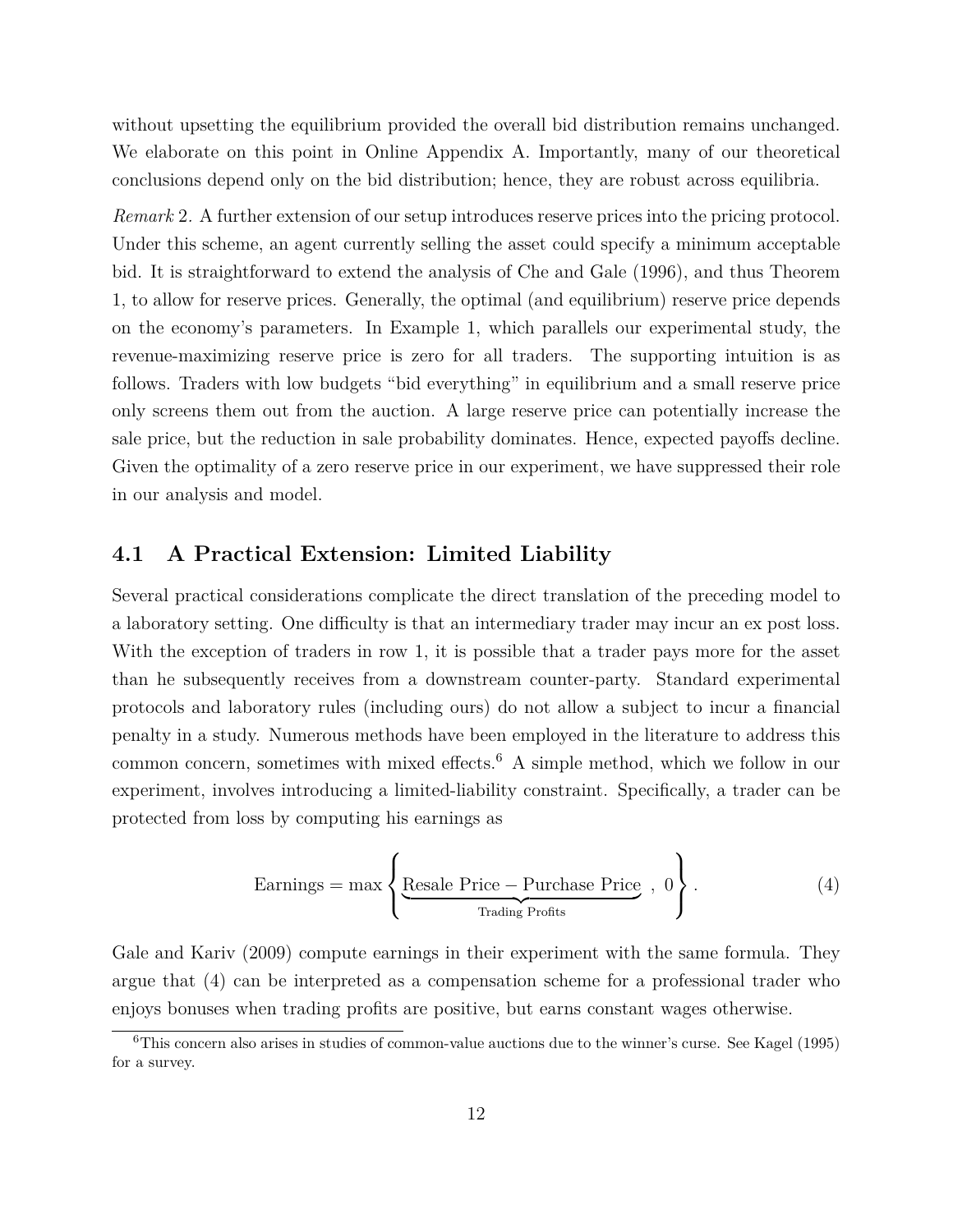When earnings are computed according to (4), traders' incentives change relative to our original model. Since agents are protected from a loss, intuition suggests that equilibrium bidding ought to be more aggressive. In Online Appendix B we provide an equilibrium characterization in our economy, analogous to Theorem 1, when (4) defines traders' payoffs. Though considerably less tractable than the baseline model, the equilibrium can again be defined inductively. Equilibrium bidding strategies can no longer be expressed in closed form; however, they can be readily computed numerically in standard examples.

To gauge the impact of limited liability, in Figure 4 we illustrate the equilibrium strategies from Example 1 when earnings are instead computed according to formula (4). Recall that the example featured three rows of traders, with three traders per row. Budgets were uniformly distributed between 0 and 100. The asset's value to the final buyer was 100. (These parameters are identical to those employed in our experiment.) In the figure, we illustrate the equilibrium strategies in the presence of limited liability as dashed curves and label them as  $b_r(\cdot)$ . For comparison, the figure also illustrates the equilibrium strategies from our baseline model without limited liability, denoted by  $b_r^*(\cdot)$ . The strategy of row 1 traders is unaffected by the introduction of limited liability since the buyer always offers more for the asset than the highest possible bid. Thus,  $\tilde{b}_1(w) = b_1^*(w)$ . As expected, traders in rows 2 and 3 adopt more aggressive postures. They are willing to bid more since the down-side risk associated with overpaying is mitigated by formula (4). Consequently,  $\tilde{b}_2(w) \geq b_2^*(w)$ and  $\tilde{b}_3(w) \geq b_3^*(w)$ , as illustrated in Figure 4. Paralleling our baseline analysis, for each row *r* we define  $\tilde{w}_r$  as the critical budget level such that  $\tilde{b}_r(w) = w$  for all  $w < \tilde{w}_r$  and  $\tilde{b}_r(w) < w$ for all  $w > \tilde{w}_r$ . With limited liability, the critical values  $(\tilde{w}_r)$  are 43.5, 50.5, and 67. Under its original specification, the critical values  $(w<sub>r</sub><sup>*</sup>)$  in Example 1 are 39, 46, and 67.

Since limited liability affects bidding in a measured manner, the qualitative conclusions outlined in Corollaries 1–3 continue to obtain. The continued applicability of Corollary 1 is apparent in Figure 4. Given the example's parameterization, Corollaries 2–3 can be easily verified, either analytically or numerically. Since many of our original conclusions continue to apply, the limited liability constraint provides a practical, minimally invasive compromise in implementing our experimental market.

#### **4.2 Predictions**

We conclude our theoretical analysis by translating our formal results into a set of empirical predictions that will form the basis of our experimental investigation. These predictions draw on Theorem 1, Corollaries 1–3, and our extension to the case of limited liability.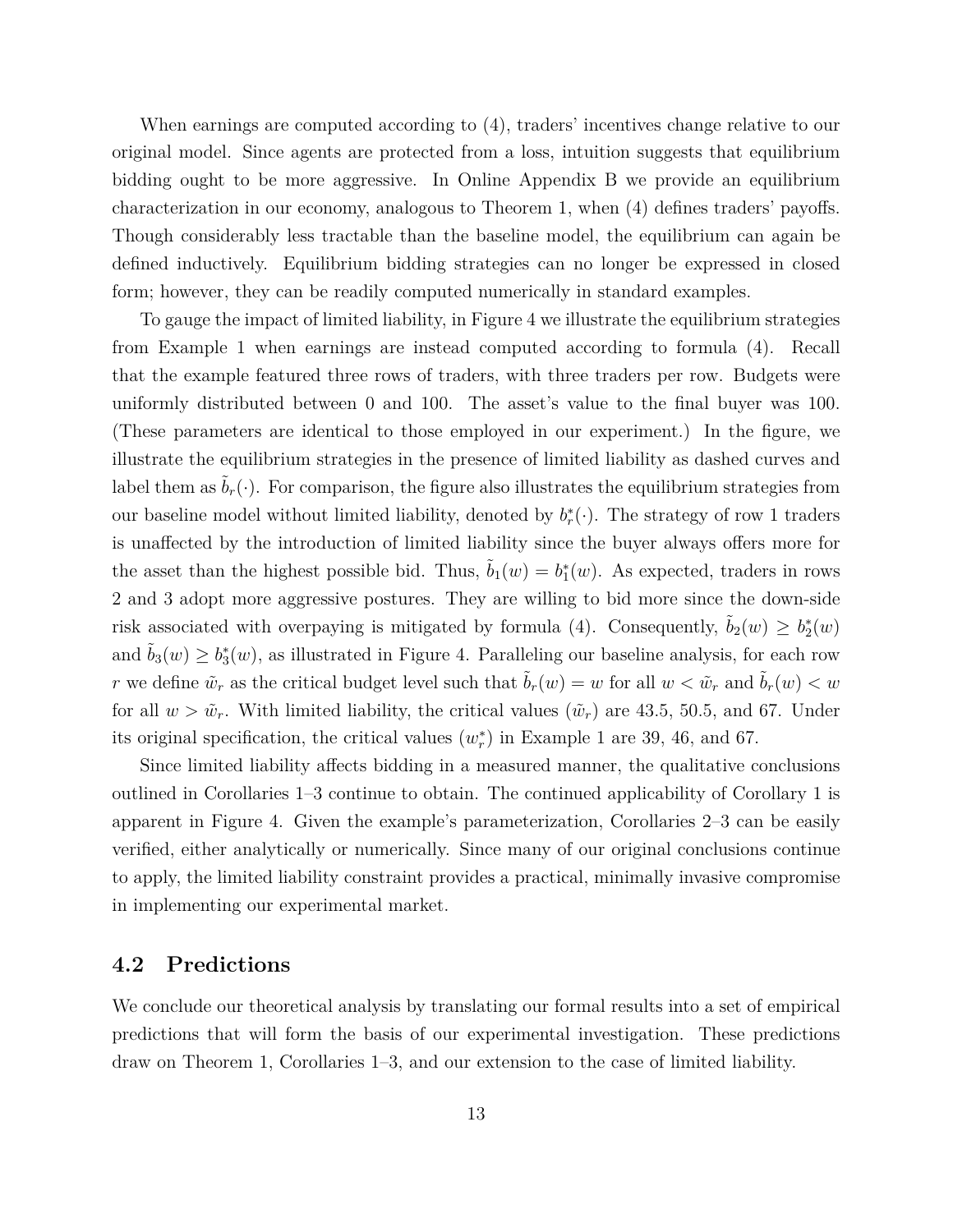

Figure 4: Monotone, pure-strategy equilibrium strategies without limited liability (*b ∗ r* ) and with limited liability  $(b_r)$  in the economy of Example 1.

First, monotone equilibria are focal in many auction-like games; thus, we anticipate traders' bidding strategies to exhibit the following qualitative characteristics.

**Prediction 1** (Monotone Bidding)**.**

- 1. Within a row, traders with greater budgets will place greater bids; however, traders with large budgets will not expend all of their funds.
- 2. Conditional on budget level, traders closer to the buyer will exhibit more aggressive bidding behavior.

Second, Corollary 2 describes the evolution of prices in the economy. Particular prices are independent of each other, but higher average prices should be observed in rows closer to the buyer.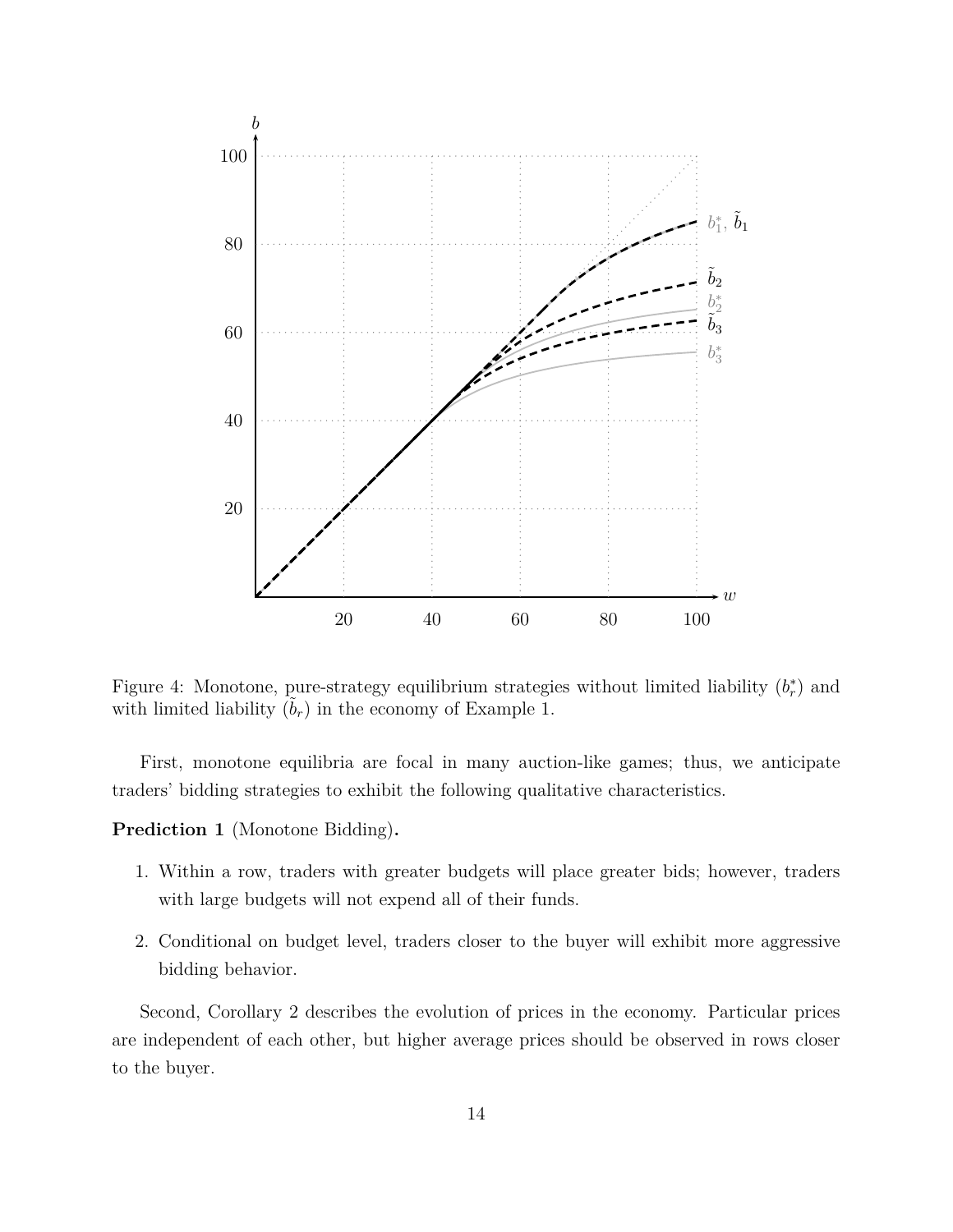| <b>Network</b> | Number of       | Total    | Decision     | Average                  |
|----------------|-----------------|----------|--------------|--------------------------|
| Type           | <b>Sessions</b> | Subjects | Observations | Earnings $(\text{\$})^*$ |
| $1 \times 3$   |                 | 30       | 1,500        | 26.04                    |
| $2 \times 3$   |                 | 72       | 3,600        | 24.51                    |
| $3 \times 3$   |                 | 90       | 4,500        | 24.03                    |

Table 1: Experimental sessions and treatments.

Reported earnings include the \$5 show-up fee and the \$10 participation fee paid at the experiment's conclusion.

**Prediction 2** (Prices). Average prices paid by intermediary traders in different rows exhibit an upward trend as the asset approaches the buyer. The gap between purchase and resale prices is increasing as the asset approaches the buyer.

Our final prediction recasts Corollary 3, establishing comparative statics on traders' welfare and payoffs within and across rows.

#### **Prediction 3** (Payoffs)**.**

- 1. Within a row, average intermediary profits are increasing when trading budgets are low and constant when they are high.
- 2. Conditional on his budget, a trader closer to the buyer earns higher average payoffs.

While Prediction 1 directly builds on the monotone, pure-strategy equilibrium, Predictions 2 and 3 apply to the large family of (possibly asymmetric) equilibria, as noted in Remark 1 above. Finally, as explained above, these predictions continue to apply even if earnings are subject to a limited liability constraint.

### **5 Experimental Design and Procedures**

In our experiment, we consider a family of networks to test our three main predictions. Table 1 provides a summary. First, the 1*×*3 network allows us to examine the *within* row elements of Predictions 1.1 and 3.1. This network, which corresponds to a test of Che and Gale's (1996) model of a common-value, first-price auction with private budget constraints, allows us to identify any dependencies in agents' bids and payoffs on budgets without introducing the confound of network depth. The  $1 \times 3$  network is insufficient to probe the price and welfare dynamics *across* rows. Thus, we also consider the  $2 \times 3$  network and the  $3 \times 3$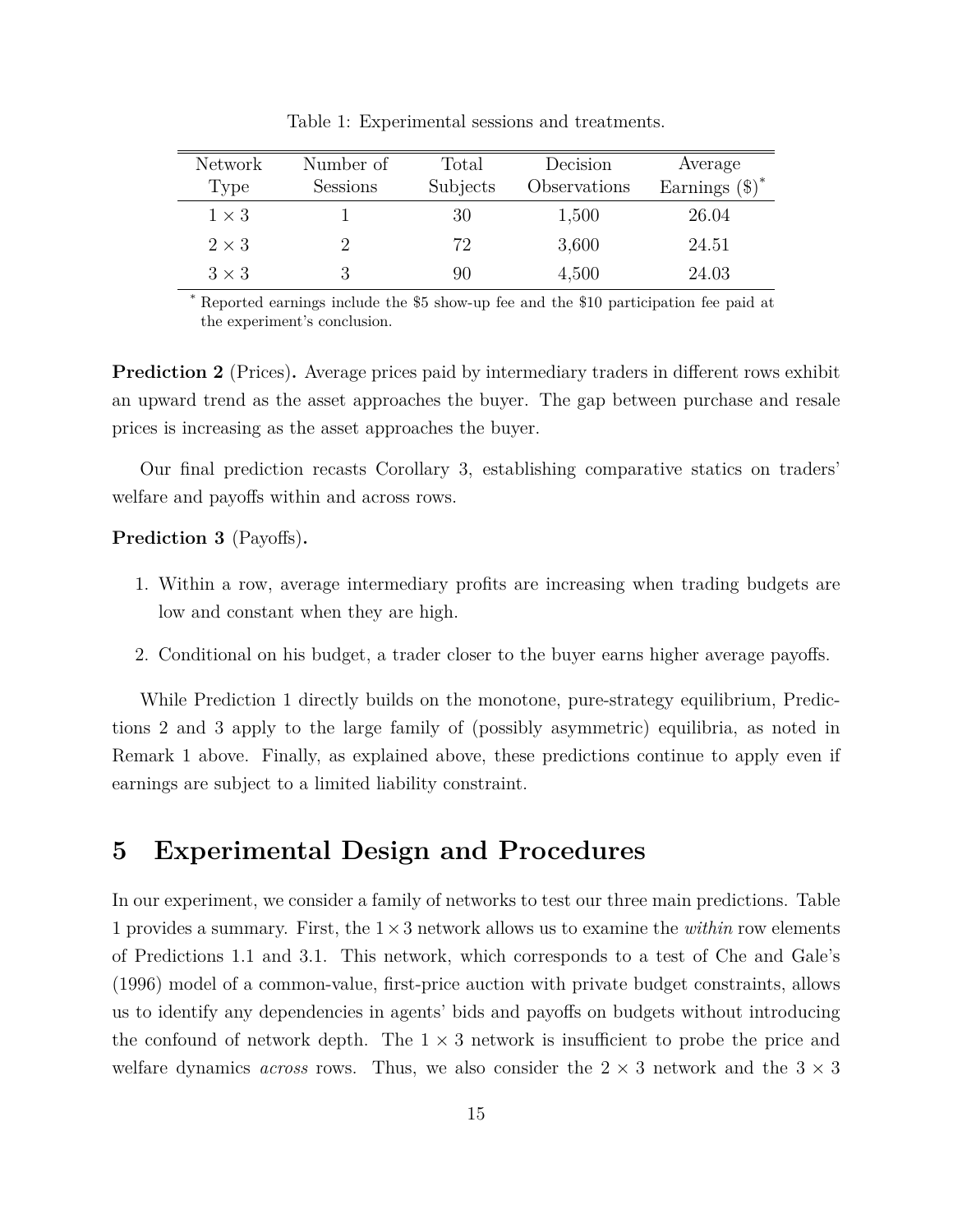networks, having two and three layers of intermediaries, respectively, between the buyer and the seller. These more complex networks also provide a forum to ascertain the robustness of our within-row conclusions. The monotonicity, concavity, and welfare conclusions apply to these cases as well. To ensure comparability, we maintain the same level of competition across treatments. Thus, each row always has three intermediary traders.

Six experimental sessions were conducted at the Experimental Social Science Laboratory (Xlab) at the University of California, Berkeley. We employed the experimental computer program developed by Gale and Kariv (2009) and our experimental procedures follow their's closely. Subjects were recruited from the undergraduate and graduate student bodies at the university. No subject participated in more than one session. At the start of each session, subjects were given ample time to silently read the experiment's instructions. We reproduce a sample of these instruction in Online Appendix B. The instructions were then read aloud by an administrator. Subjects' questions, if any, were publicly addressed. Each session lasted roughly one hour and thirty minutes. Each subject received a payment of \$5 for showing up at the experiment on time. At the experiment's conclusion, each subject received an additional payment of \$10 for participating in and completing the experiment plus their within-experiment earnings or trading profits. We describe the calculation of trading profits below. Total compensation for participation in the experiment ranged from \$15 (the subject earned only the show-up and participation fees) to \$87.90 (the subject earned the show-up and participation fees plus \$72.90 in trading profit). Within the experiment, we refer to units of currency using the neutral term "tokens."

Each of six sessions consisted of 50 independent trading rounds. Subjects assumed the role of intermediaries and each round mimicked our model's operation. The buyer and the seller were modeled by the computer. The network structure was held fixed throughout a session and was clearly explained to the subjects. Each subject was randomly assigned by the computer to one row of the network. These assignments were privately observed by the subjects, and were held constant throughout the experiment's duration. At the beginning of each trading round, the computer randomly formed networks by assigning subjects to their respective row in a network. Subjects faced the same probability of being placed to any network and to any node position within their preassigned row. Thus, subjects were unaware of the identities of others in their network in each round.

Upon observing their position in the network and immediately prior to each round of play, each subject was informed of his trading budget for that round. This budget, called the "token endowment" within the experimental platform, was randomly and uniformly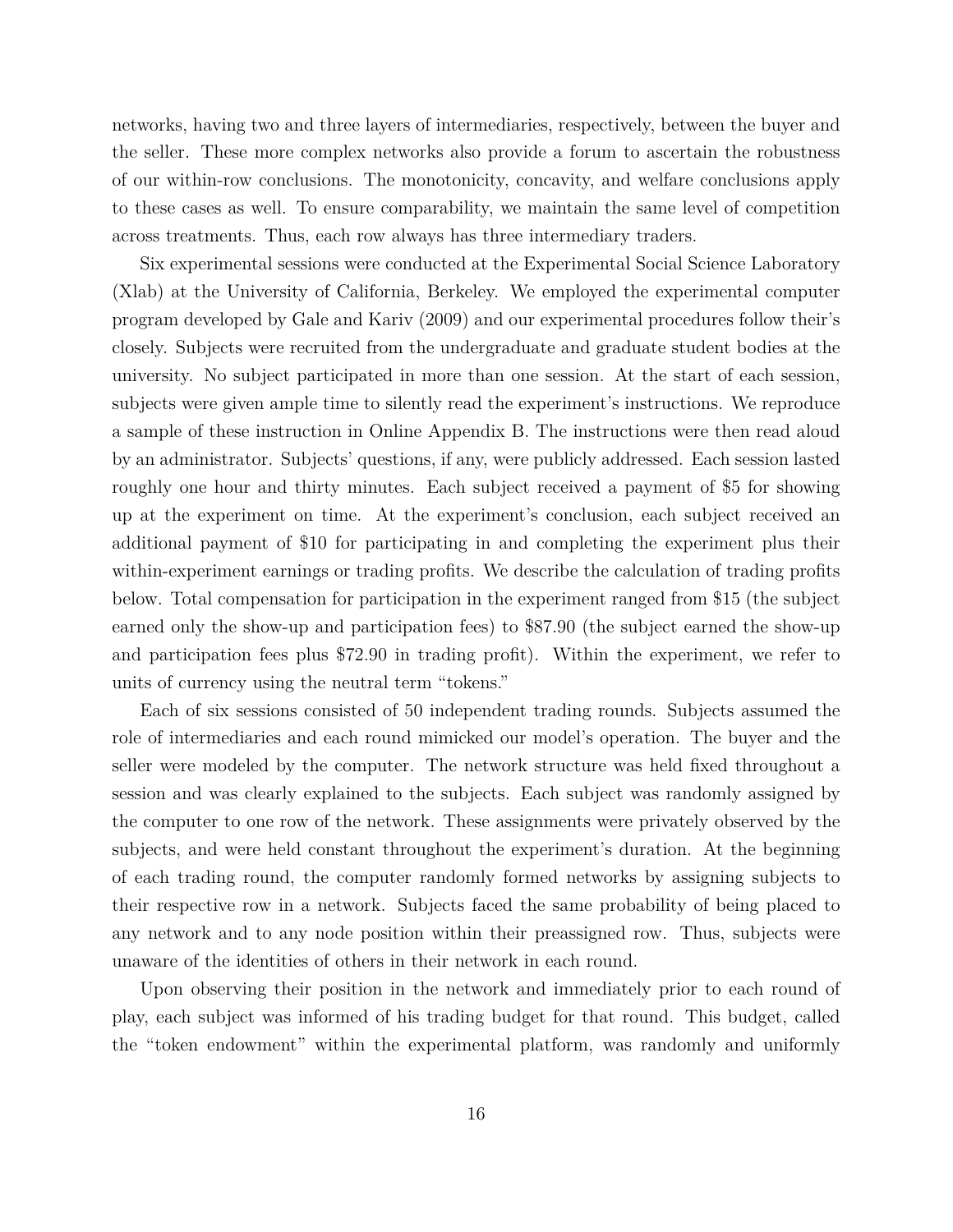

Figure 5: Sample interface in the  $3 \times 3$  network treatment.

drawn between 0 and 100 tokens (including decimal values) and not carried over between rounds. Budgets were independently drawn across subjects. Each subject was then asked to choose a price (bid) at which they were willing to buy the asset. Each subject was allowed to choose any number (including decimals) between 0 and their budget as their bid. Once all bids had been submitted, trades were executed by the computer as follows. The subject connected to the (computer) seller who submitted the highest bid was awarded the asset and automatically resold the asset to the trader submitting the highest bid in the row below. This process continued until the holder of the asset sold it to the (computer) buyer, who always paid 100 tokens. This trading procedure was explained to the subjects prior to the experiment.

After all trades in a round were executed, subjects learned the outcome. This information was conveyed via the experimental platform's interface, which we now describe. Figure 5 presents a typical dialog window from a session with a 3 *×* 3 network. The interface for the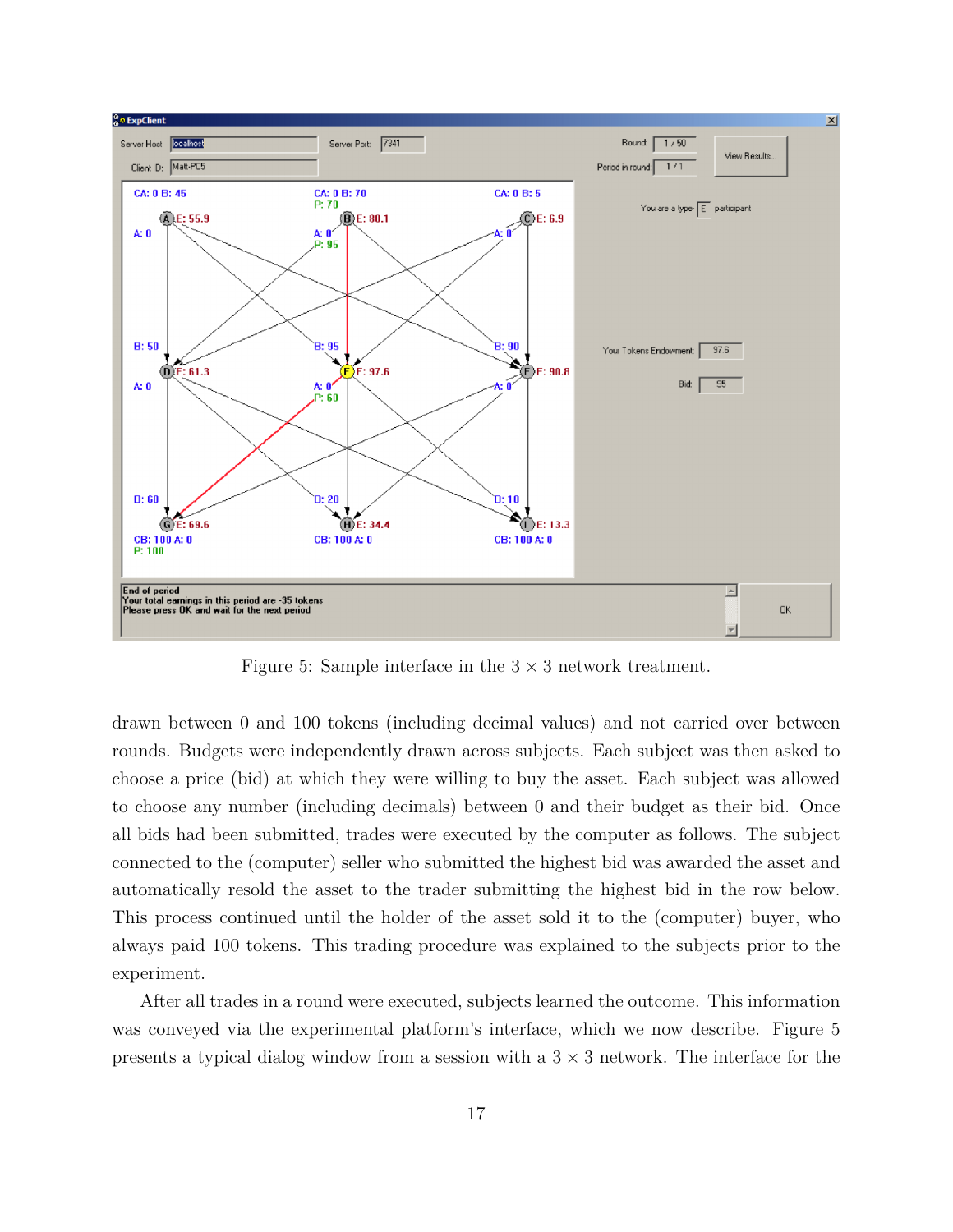other network structures was similar. The subject's position in their network is displayed in the large square window at the left of the screen. Upon completion of a given round, this window also displayed that round's price and trading information. The "View Results" button in the screen's top-right corner allowed the subject to view the price and trading history from each previous trading round they participated in. The subject entered his or her bid in the Bid field at the right of the screen. The subject's budget was displayed in the Token Endowment field, immediately above the Bid field. After each round of bidding, each subject was informed of others' bids and budgets. They were also shown the sequence of executed trades and the associated prices, as illustrated in Figure 5. Provision of this information ensured that subjects trusted and understood the trading protocol and pricing system. After each subject clicked "OK," the next trading round began.

Earnings in the experiment were determined as follows. At the end of the session, the computer randomly selected one trading round. Each round had an equal probability of being chosen. The subjects were then paid based on that round's earnings. To compute final payments, tokens were converted into dollars at a 1-for-1 exchange rate. If a subject did not trade in the selected round, his or her trading profits were zero. The subject received only the \$5 show-up fee and \$10 participation fee. If a subject did trade in the selected round, he or she received the show-up and participation fees plus any earnings from the selected round. These earnings were computed according to formula (4), which incorporated the limited liability constraint. As explained above, use of this payment scheme ensured subjects did not incur a financial penalty; it was also used by Gale and Kariv (2009).<sup>7</sup> Subjects were informed of the earnings formula as part of the experiment's instructions.

### **6 Data Analysis and Results**

As a starting point for our data analysis, we examine bidder behavior. In Figure 6 we plot LOESS curves<sup>8</sup> (and 95% confidence bounds) summarizing average bids submitted by

<sup>7</sup>An alternative experimental design could have endowed bidders with a "buffer" budget of tokens from which trading losses could be deducted. The buffer could have been chosen to be sufficiently large to ensure that ex post losses are extremely unlikely. We decided against such a design due to its added cost and complexity. There is a risk of confusion between the buffer budget and the particular budget constraint in a particular round. Furthermore, loss-aversion may become more salient as a behavioral confound. We believe the present design is more closely aligned with our original model and we can account for the payoff formula's equilibrium consequences directly, as explained in Section 4.1.

<sup>8</sup>LOESS is a standard non-parametric regression procedure, which fits a local polynomial regression to (in our case) bivariate data. See Fox (2008) for a practical discussion of this and related methods.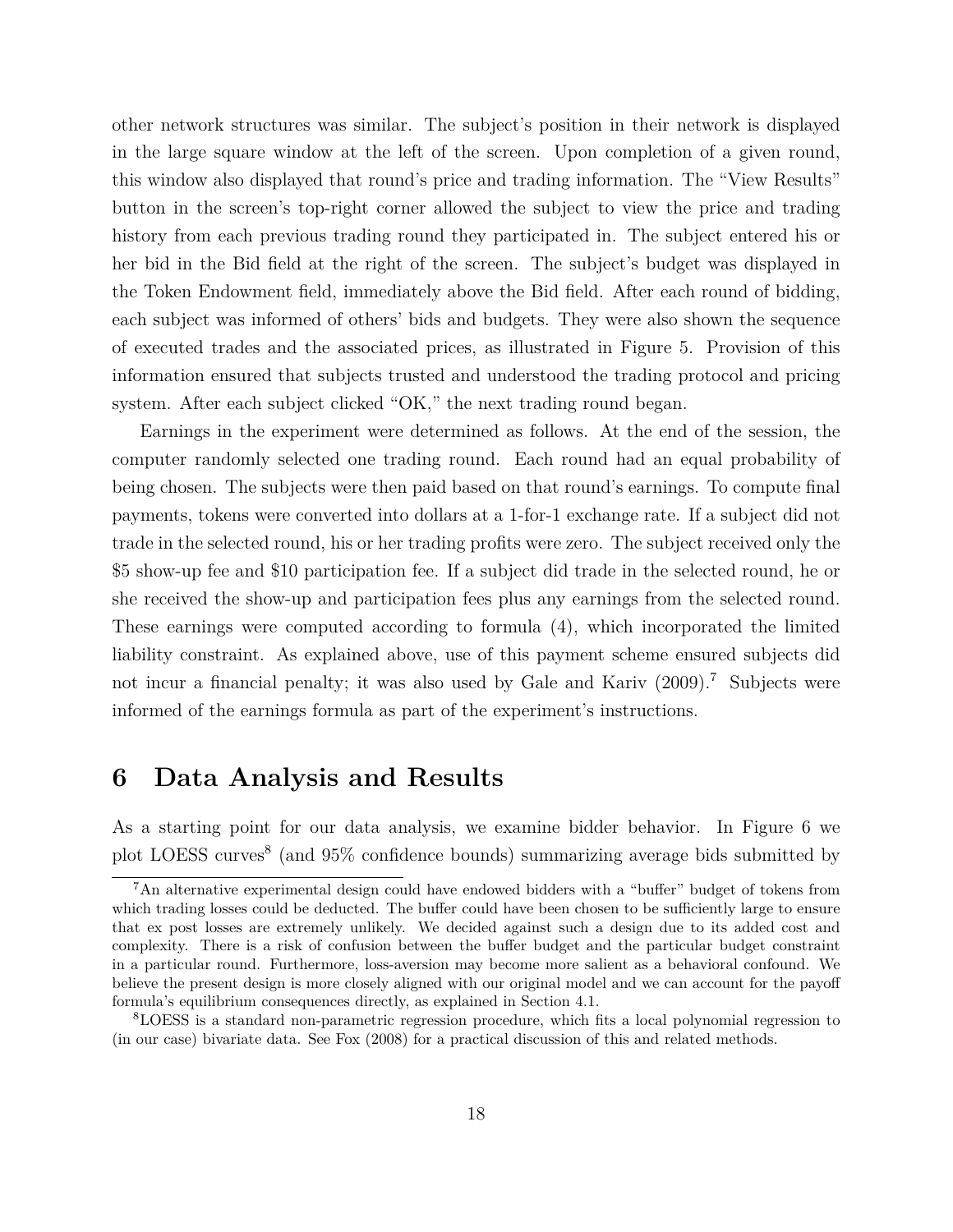traders in each row as a function of their budget.<sup>9</sup> We group our estimates by network type, but we pool across sessions and bidders.<sup>10</sup> In each successive panel, we consider increasingly complex networks, with the  $3 \times 3$  network presented in panel (c).

Two features of the fitted curves stand out. First, the estimates exhibit the anticipated monotonicity and concavity predicted by our theoretical analysis. Across networks, traders bid their entire budget when it is low. High budget traders do not commit all of their funds to the auction. Instead, they shade their bid resulting in a concave bidding function. Second, the fitted curves conform to the predicted ordering. Row 1 traders uniformly outbid their row 2 and row 3 counterparts. Moreover, in the 3*×*3 treatment, row 2 traders outbid traders in row 3. The associated confidence bounds overlap only at extreme values where estimates are necessarily less precise, due to fewer observations.

**Result 1** (Bidding)**.** Across networks, traders' bids are increasing in their budget level, even when budgets are not a binding constraint. Traders with low budgets bid all of their available funds to acquire the asset. Traders with ample funds reduce their bid relative to the their budget. Across networks, intermediaries closer to the final buyer adopt uniformly more aggressive bidding strategies.

As for price dynamics, in Table 2 we report descriptive statistics concerning the prices paid by traders to acquire the asset. The table summarizes these values conditional on the network structure and on the row, though the values are pooled across sessions and trading rounds. For example, a trader in a  $1 \times 3$  network who successfully acquired the asset from the seller, paid 70.71 tokens on average. The median price paid was higher, 75 tokens, and the standard deviation was 17.16 tokens. Similar statistics are reported for other networks on a row-by-row basis.

A first-order feature apparent from Table 2 is the trend in average prices as the asset approaches the buyer. In a  $2 \times 3$  network, the price paid by a row 1 trader to acquire the asset (from a row 2 trader) is on average 10.5 tokens greater than the price paid by a row 2 trader to acquire the asset (from the seller). In a  $3 \times 3$  network, a row 1 trader paid on average 7.18 tokens more than a row 2 trader. A row 2 trader paid on average 2.57 tokens

<sup>&</sup>lt;sup>9</sup>All of our estimates and data analysis use the full data sample. As a robustness check, we have repeated our estimates dropping the first 10 and 25 rounds from each session to account for the possibility of learning. The results of this exercise were not substantively different from the estimates based on the full sample. Our results support Gale and Kariv's (2009) conclusion that subjects appear to adapt quickly to this type of trading environment.

 $10$ In Online Appendix D we estimate a parametric model controlling for subject-level effects. The conclusions are entirely analogous to those presented here. Pooling by session yields similar conclusions.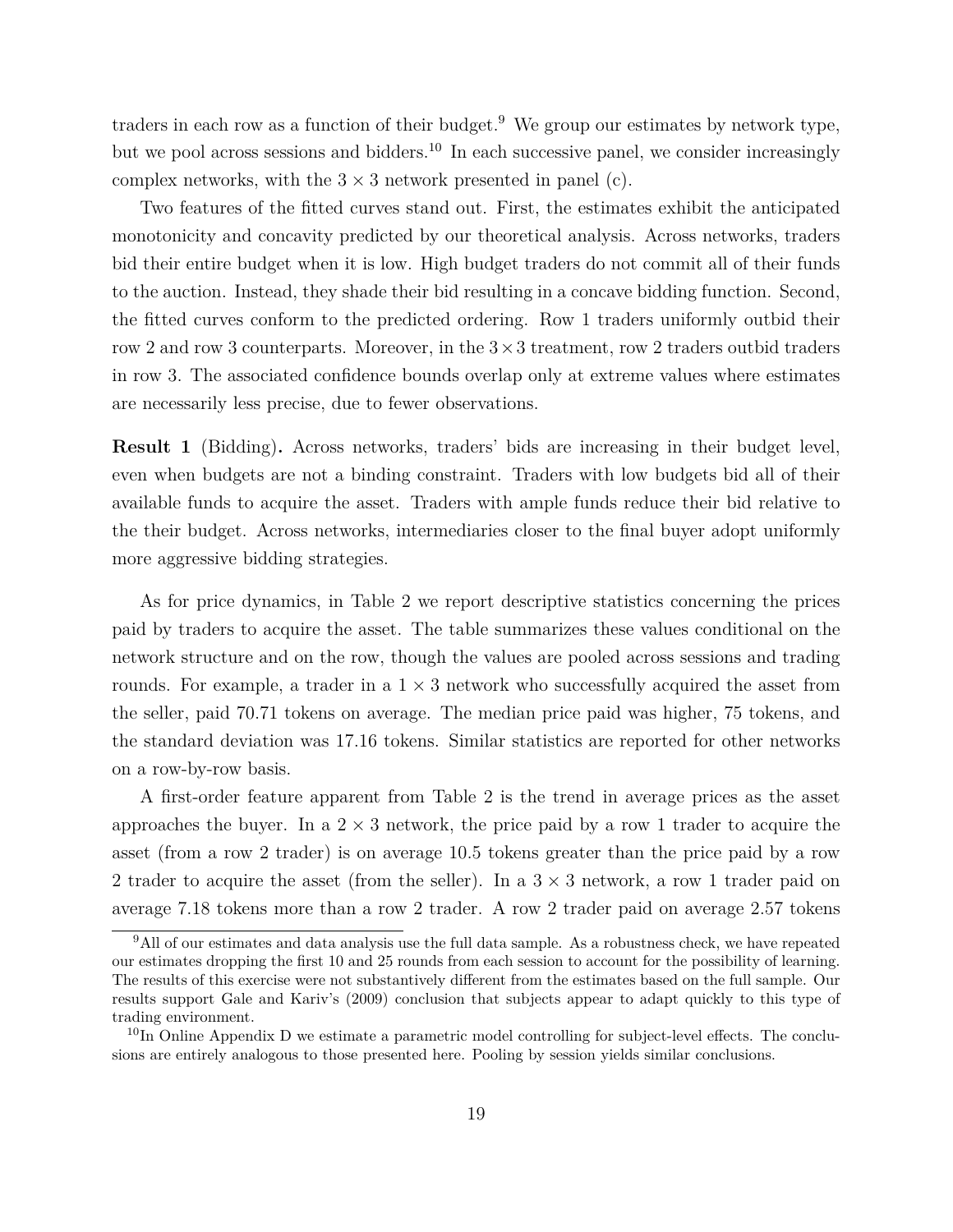



(a) Estimated bidding strategy in the 1*×*3 network.

(b) Estimated bidding strategy in the 2*×*3 network.



(c) Estimated bidding strategy in the 3 *×* 3 network.

Figure 6: Estimated bidding strategies. LOESS curves with 95% confidence bounds. All plots were created with the *R* statistical package using default settings (the span parameter is set to the default 0.75).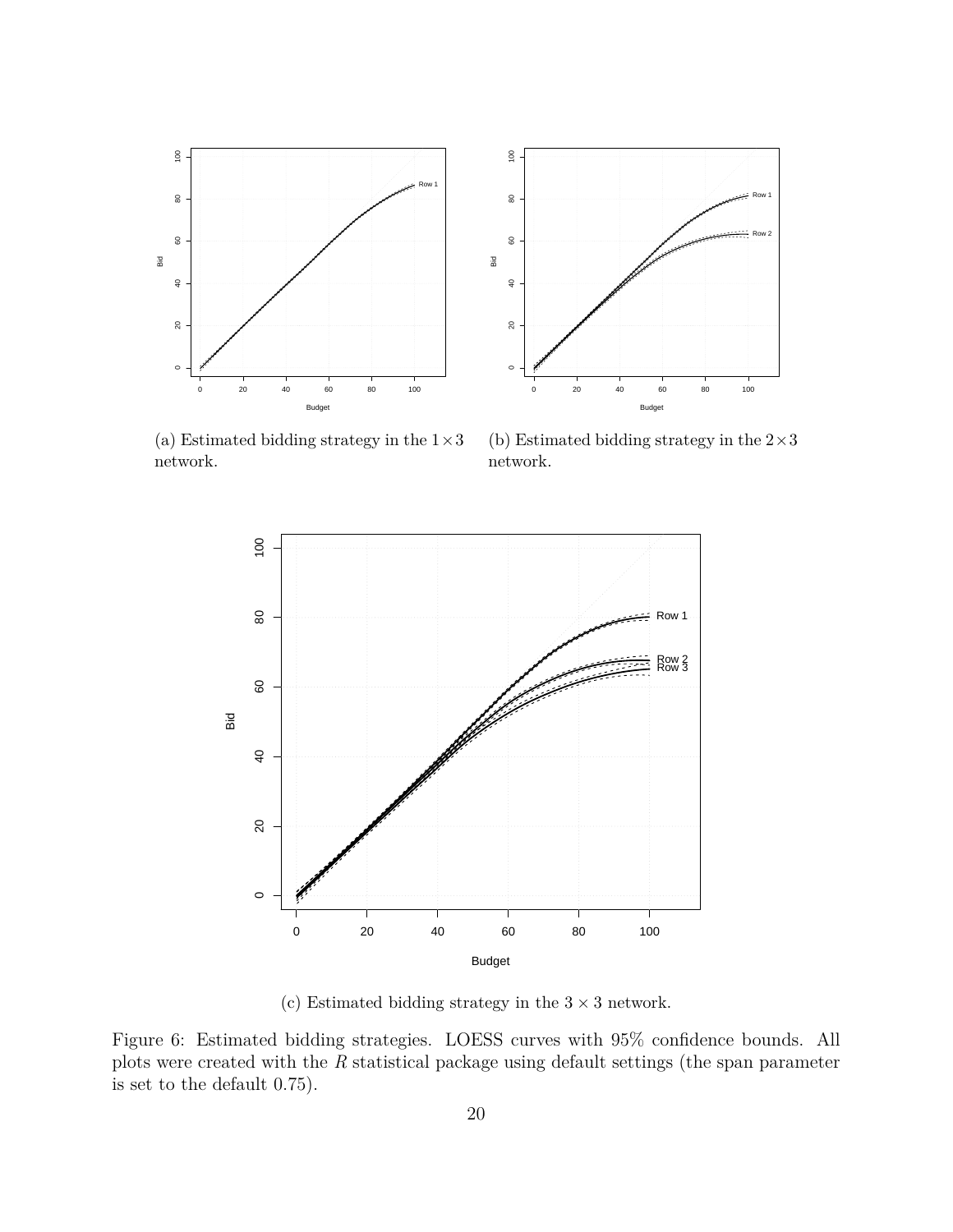| Network $1 \times 3$ |     |              | $2 \times 3$  |  | $3 \times 3$ |                   |     |
|----------------------|-----|--------------|---------------|--|--------------|-------------------|-----|
| Row                  |     | $\mathbf{1}$ | $\mathcal{L}$ |  | $\mathbf{1}$ | $\mathcal{L}$     | 3   |
| Mean 70.71           |     |              | 68.91 58.41   |  |              | 68.51 61.33 58.76 |     |
| Median 75.00         |     | 71.30        | 60.00         |  | 72.50        | 62.10 60.10       |     |
| St. Dev. 17.16       |     | 17.22        | - 14.82       |  |              | 16.02 13.93 15.62 |     |
| Obs.                 | 500 | 600          | 600           |  | 500          | 500               | 500 |

Table 2: Summary statistics of trading prices.

more than a row 3 trader. Similar differences exist among median prices. These observed differences are (statistically) distinct from zero. For example, *t*-tests and sign tests reject the null hypothesis of equality with *p*-values far below 0.001.

As noted in Corollary 2, our model also provides a prediction concerning second-order price dynamics. The gap in realized prices between adjacent rows is predicted to increase as the asset approaches the buyer. Above we noted why this prediction may challenge initial intuition given the mechanical "cap" on resale prices provided by the buyer's constant offer price of 100. To test this prediction, we again consider the 3*×*3 network. As noted above, in that economy we observed notable differences in the average realized prices between adjacent rows. Similarly, the median difference in realized prices was 9.1 between rows 1 and 2 and and 2.4 between rows 2 and  $3<sup>11</sup>$  Again this difference is statistically distinct from zero. For example, a sign test rejects equality  $(p = 0.043, \text{ two-sided}).$ 

**Result 2** (Prices). Average prices are increasing as the asset approaches the buyer. Moreover, the gap between purchase and resale prices is increasing.

Our analysis has also provided predictions concerning the evolution of profits across rows, conditional on a trading budget, and across budget levels, conditional on row. To illustrate both comparative statics, in Figure 7 we plot traders' payoffs as a function of their realized budget stratifying the sample by row, but pooling across subjects. To summarize general trends, our plots again consist of LOESS curves, which provide an estimate of the average payoffs conditional on budget level. Payoffs are computed accounting for the limited liability constraint as given by formula (4) and explained in Section 5. This correction is necessary to ensure that we correctly capture the incentives faced by the subjects in the experiment. Panel (a) provides a succinct summary of general trends by combining data from all network types and sessions. Panels  $(b)-(c)$  disaggregate the data by network type.

 $11$ The median difference in realized prices differs from the difference in median realized prices, which can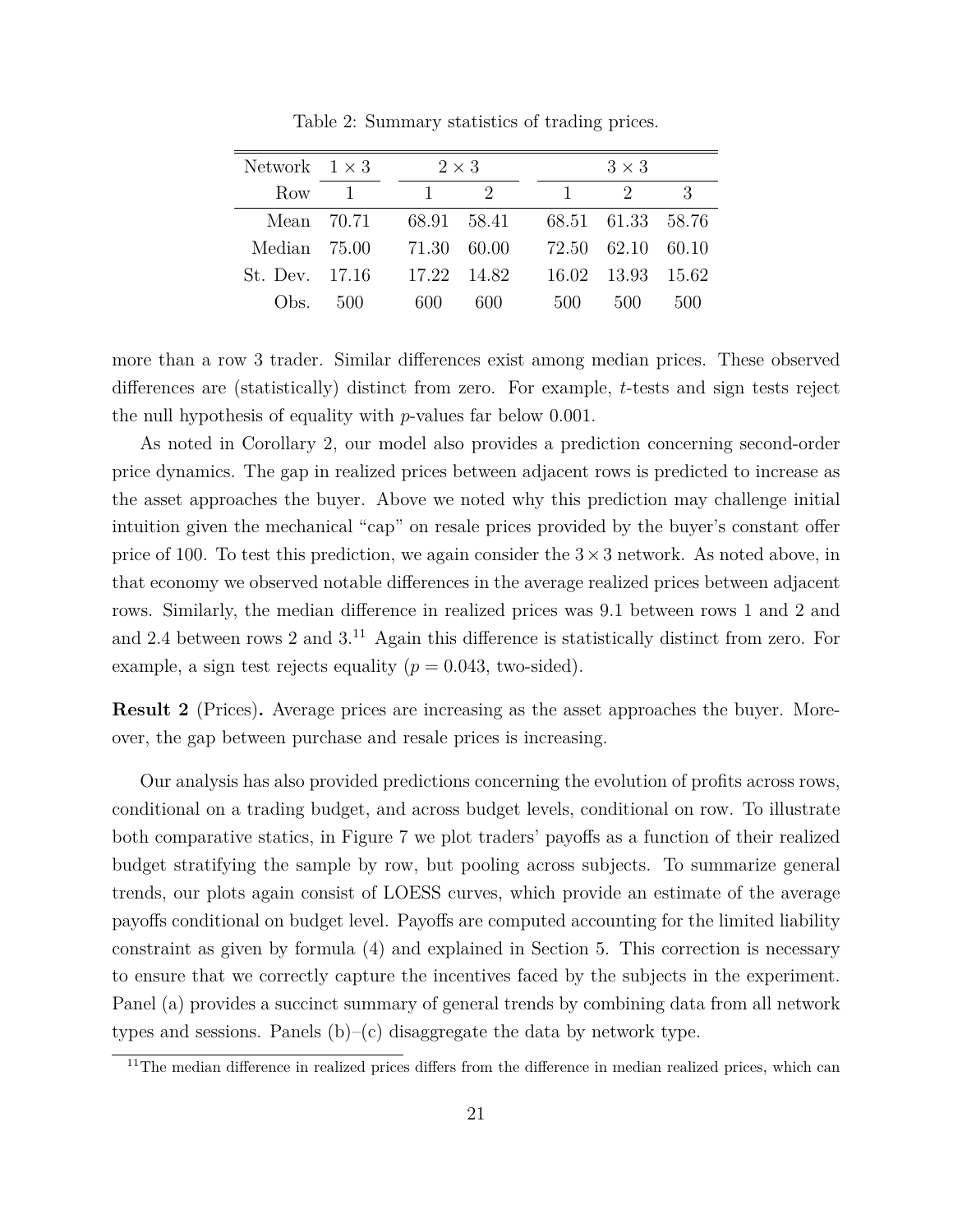

Figure 7: Average earnings as a function of a trader's budget. LOESS curves with 95% confidence bounds. All plots were created with the *R* statistical package using default settings (the span parameter is set to the default 0.75).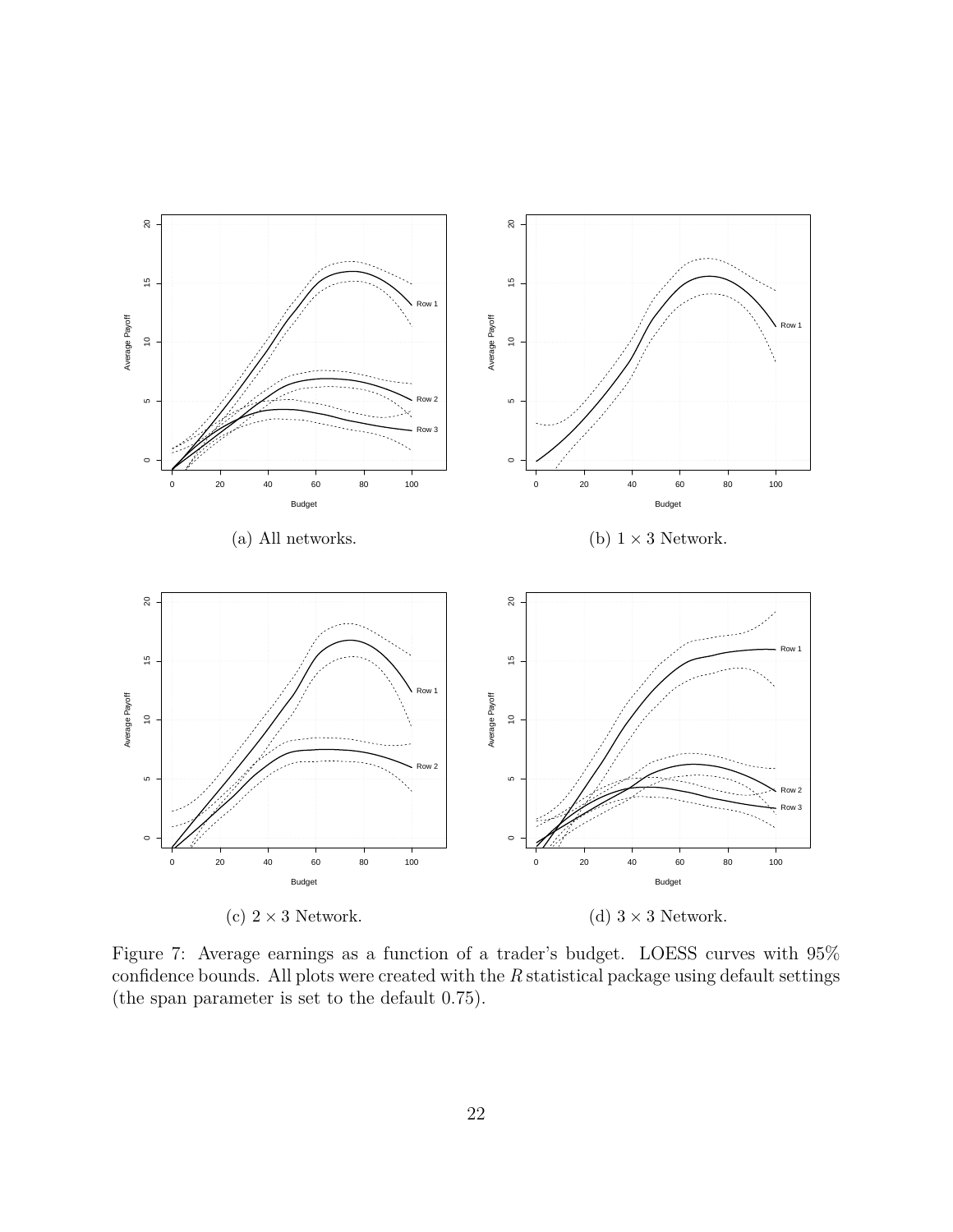Agreeing with Prediction 3, traders closer to the buyer enjoy higher average payoffs conditional on realized budget. Empirically, the sole exception to this general pattern occurs at low budget levels. Traders with low budgets always have a small chance of successfully acquiring the asset; hence, payoffs are (unsurprisingly) uniformly low. When budgets are high, however, the ordering of traders' payoffs is evident and robust. It appears in the aggregate data and on a network-by-network basis.

Though the evolution of payoffs across rows provides a definite comparison, the evolution of payoffs within a row is more subtle. Recalling Corollary 3 and Prediction 3, we anticipate that average payoffs will be increasing when budgets are low and constant when budgets are high. The former effect is apparent in all panels of Figure 7. The latter effect, however, appears to not be a feature of the data. Curiously, average payoffs exhibit a mild downward trend at high budget level. This effect is evident in panel (a) and remains a persistent feature at finer scales.

To evaluate the significance of this apparent downward trend, we first draw on our theoretical model to aid in sample selection. Restricting the sample to budget realizations above  $\tilde{w}_r$ , we regress trader's earnings on their realized budget. (Recall that  $\tilde{w}_r$  denotes the cut-off value after which traders bid less than their budget in equilibrium and expected payoffs are in theory constant.) By Corollary 3 and Prediction 3, the resulting regression estimates should be zero. Tables 3 and 4 report the outcomes of these calculation controlling for subject fixed effects. For comparison, Table 3 corresponds to Figure 7, panel (a), and Table 4 corresponds to Figure 7, panels  $(b)–(d)$ .

In Table 3 we identify a mild, though statistically significant, negative correlation between realized budgets and payoffs. Thus, beyond the  $\tilde{w}_r$  threshold, an increase in a trader's budget is associated with a decline in average earnings. For example, increasing the budget of a row 1 trader from 67 to 100, thereby removing all constraints on his bid, reduces his average payoff by about 3 tokens (dollars). Similar declines affect row 2 and row 3 traders. This effect appears despite the limited liability constraint present in our experiment, which precludes trading losses from pulling-down realized payoffs further.<sup>12</sup> Table 4 repeats the estimates of Table 3, but on more disaggregated samples. Across all specifications, the consistently negative point estimates of the budget coefficient corroborate the presence of a downward trend, though some estimates lose statistical significance.

be computed directly from Table 2.

 $12$ Neglecting the limited liability constraint maintains the payoff ordering but significantly reinforces the downward trend in the payoffs of row 2 and row 3 traders with high budgets. Therefore, the correction for earnings formula (4) is important.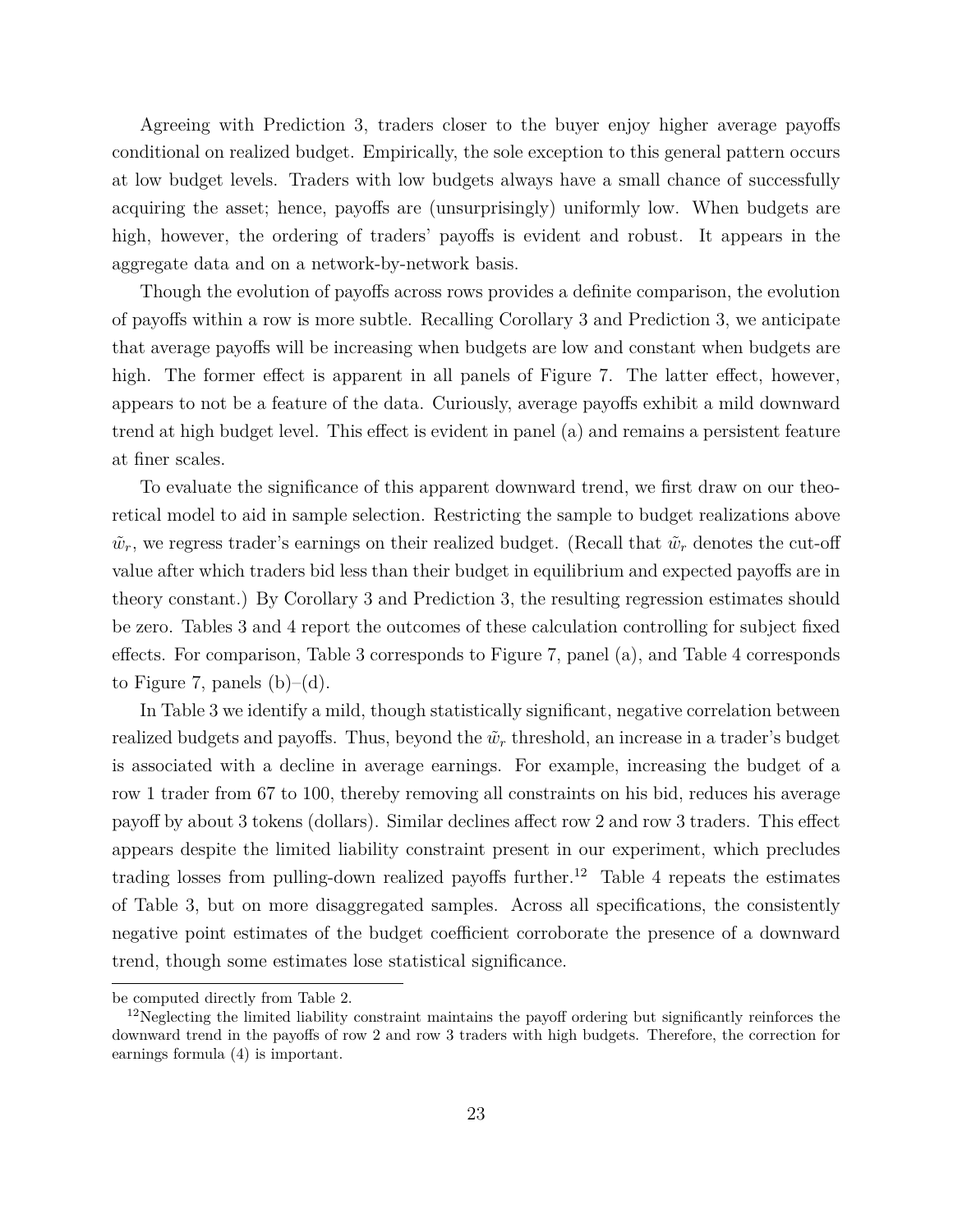| Row 1       | Row 2      | Row <sub>3</sub> |
|-------------|------------|------------------|
| $22.834***$ | $9.249***$ | $10.834***$      |
| (3.771)     | (2.517)    | (2.589)          |
| $-0.099***$ | $-0.042**$ | $-0.039**$       |
| (0.035)     | (0.019)    | (0.016)          |
| 1,571       | 1,552      | 834              |
| 67          | 50.5       | 43.5             |
|             |            |                  |

Table 3: Earnings trends among high-budget traders by row. OLS regression with subject fixed effects. Pooled sample across all networks and sessions.

Robust standard errors in parenthesis. \*  $p < 0.1$ . \*\*  $p < 0.05$ . \*\*\*  $p < 0.01$ .

Table 4: Earnings trends among high-budget traders by row and network. OLS regression with subject fixed effects. Pooled sample across sessions.

| Network                 | $1 \times 3$ |             | $2 \times 3$   |  | $3 \times 3$ |                |             |
|-------------------------|--------------|-------------|----------------|--|--------------|----------------|-------------|
| Row                     |              |             | $\overline{2}$ |  |              | $\overline{2}$ | 3           |
| Constant                | 24.996***    | $25.301***$ | $7.932***$     |  | $17.077***$  | $10.244***$    | $10.834***$ |
|                         | (6.149)      | (5.570)     | (3.244)        |  | (5.794)      | (2.901)        | (2.589)     |
| <b>Budget</b>           | $-0.120**$   | $-0.137**$  | $-0.030$       |  | $-0.031$     | $-0.055**$     | $-0.039**$  |
|                         | (0.058)      | (0.059)     | (0.027)        |  | (0.062)      | (0.025)        | (0.016)     |
| Obs.                    | 489          | 594         | 831            |  | 488          | 721            | 834         |
| Cut-off $(\tilde{w}_r)$ | 67           | 67          | 50.5           |  | 67           | 50.5           | 43.5        |

Robust standard errors in parenthesis. \*  $p < 0.1$ . \*\*  $p < 0.05$ . \*\*\*  $p < 0.01$ .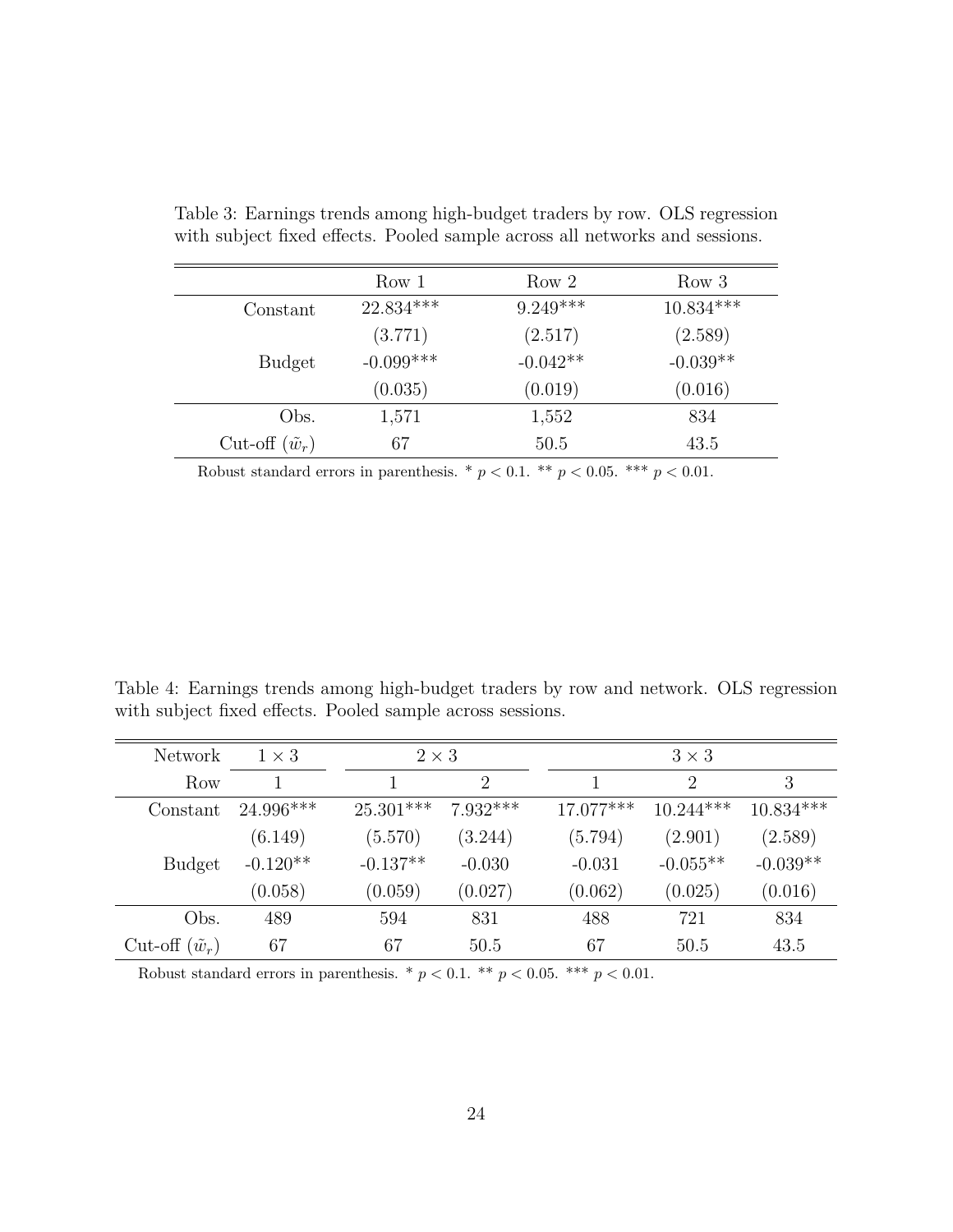We can rationalize the observed downward trend in payoffs with a simple behavioral argument. In our model, the blessing of a high budget comes with the curse of more opportunities for error. An intermediary with a tight budget constraint faces a relatively straightforward problem in formulating his bid. With high probability the asset's resale value will exceed his budget. Bidding up to his budget constraint provides a simple, focal heuristic strategy guaranteeing considerable upside in the (admittedly, unlikely) event that he is the winner. Limited liability shields him from losses while the budget constraint provides protection from overbidding.

The problem faced by a high-budget trader is more complex. Agents with high budgets have sufficient funds to compete for the asset. Hence, they must be more careful in balancing the probability of winning the auction and the surplus derived from resale. This introduces additional channels for error or misperception to enter into the bid-formulation process. A high budget provides no mechanical backstop preventing overbidding, thereby allowing these miscalculations and temptations to filter into the trading game.

**Result 3** (Trader Profits)**.** On average, intermediaries closer to the buyer earn higher trading profits. Average profits are initially increasing in a trader's budget. When a trader's budget is relatively large, a further increase in his budget is associated with a mild, though statistically significant, decline in earnings.

## **7 Discussion and Interpretation**

As with all market experiments, we build our analysis around a stripped-down theoretical model that we subsequently test with a particular population. Neither the trading platform nor the university-student subject pool perfectly replicates the "real world." Of course, concerns regarding an experiment's external validity are not new; see Chapters 14–20 of Fréchette and Schotter (2015) for an extensive survey. Our analysis studies general principles of market operation. Thus, echoing Kessler and Vesterlund (2015), we believe the qualitative insights of our study will generalize to related non-laboratory environments even though the quantitive estimates are specific to our model and experiment. Generalizable insights from our analysis include (i) the coordination on an equilibrium that is monotone in financial capacity,<sup>13</sup> (ii) the payoff advantage enjoyed by intermediaries closer to a final buyer or

<sup>13</sup>We note, additionally, that equilibria are monotone *within* each transaction episode (i.e. auction) and *across* transactions occurring within the same market.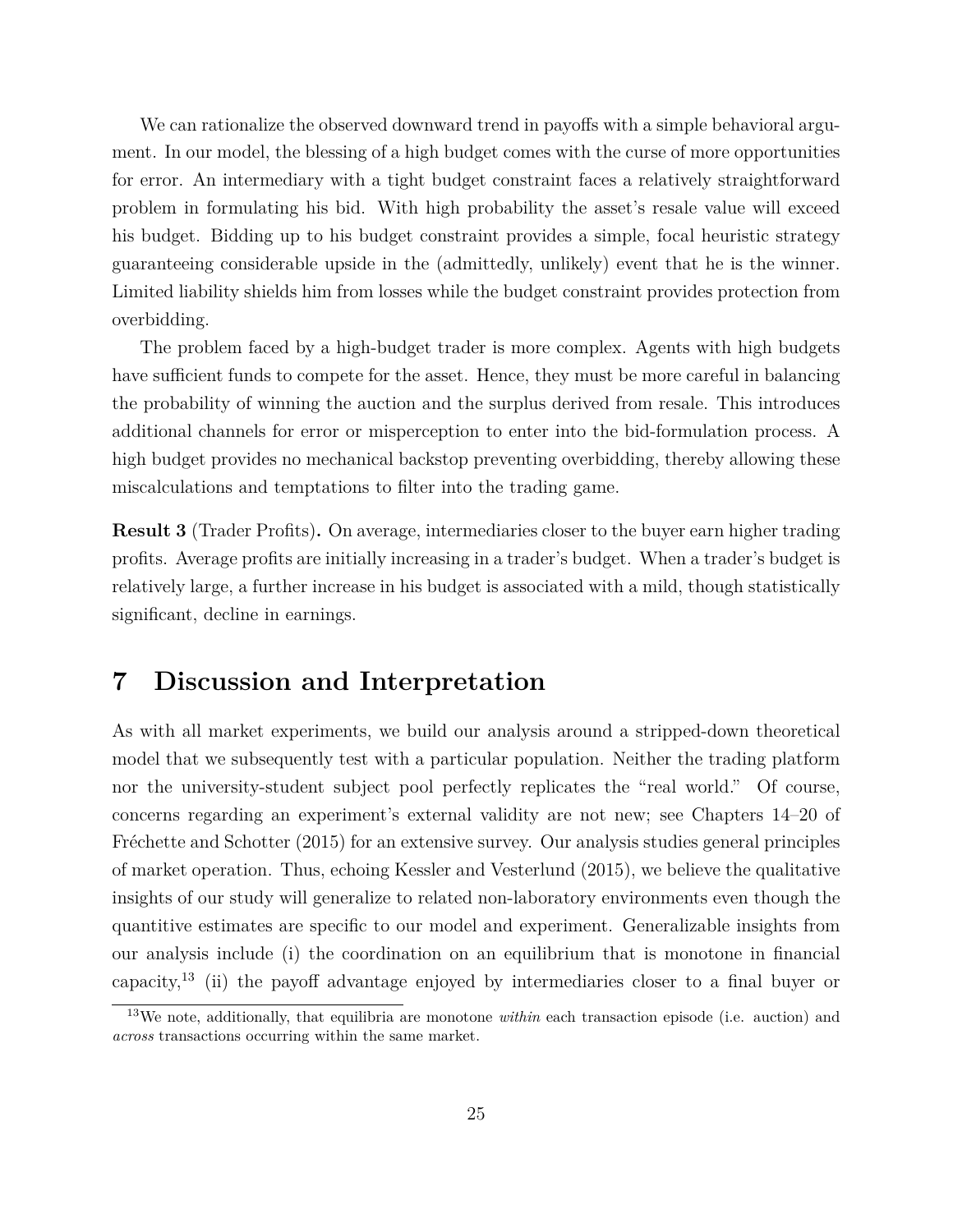consumer, and (iii) the disciplinary benefit of budget constraints observed in the laboratory, which we interpret as preventing behavioral errors.<sup>14</sup>

Below we explain how two elements of our model, the multipartite network structure and the private budget constraints, relate to features beyond the laboratory environment.

#### **Multipartite Trading Networks**

A characteristic of our setting is the network structure. The number of rows—the parameter *R*—describes the prevailing depth of intermediation in the market. It counts the number of intermediaries involved in moving assets from sellers to buyers. Different markets will exhibit different values of this parameter. In Kranton and Minehart (2001), for example, *R* = 0 as buyers and sellers are linked directly. Often, however, *R* may assume a relatively large value. For example, Li and Schürhoff (2014) have recently documented the presence of long chains of successive intermediaries in over the counter (OTC) trades of municipal bonds. They note that approximately a quarter of transactions between buyers and sellers in this market involve multiple intermediaries. Describing these transactions, they write:

[L]onger chains start with a dealer purchasing a bond from a customer, followed by one or several interdealer trades that move the bond from the head dealer to the tail dealer, and end with the tail dealer selling the bond to one or more customers. (Li and Schürhoff, 2014, p. 14)

This process closely aligns with our framework.

Beyond OTC markets, our network structure parallels some of the directed intermediation observed in financial systems and supply chains (Spulber, 1996). As large institutions save and consumers borrower, for example, financial intermediaries, i.e. banks and dealers, facilitate the movement of funds between wholesale and retail markets. Similarly, buyer financing is a prominent concern in many export industries, which often depend on intermediaries to fund complex transactions and to facilitate the movement of physical goods. Though stylized, we believe our model provides some insight to the strategic dynamics at play in these applications.

Multipartite networks also offer insights regarding more complex economies by focusing on local interactions among agents. They can be interpreted as a small neighborhood within a larger economy where a few agents enjoy a dense set of relationships among each other.

<sup>&</sup>lt;sup>14</sup>This behavioral disciplinary effect complements the use of budget constraints to solve a principal-agent problem in an auction environment (Burkett, 2016; Ausubel et al., 2017).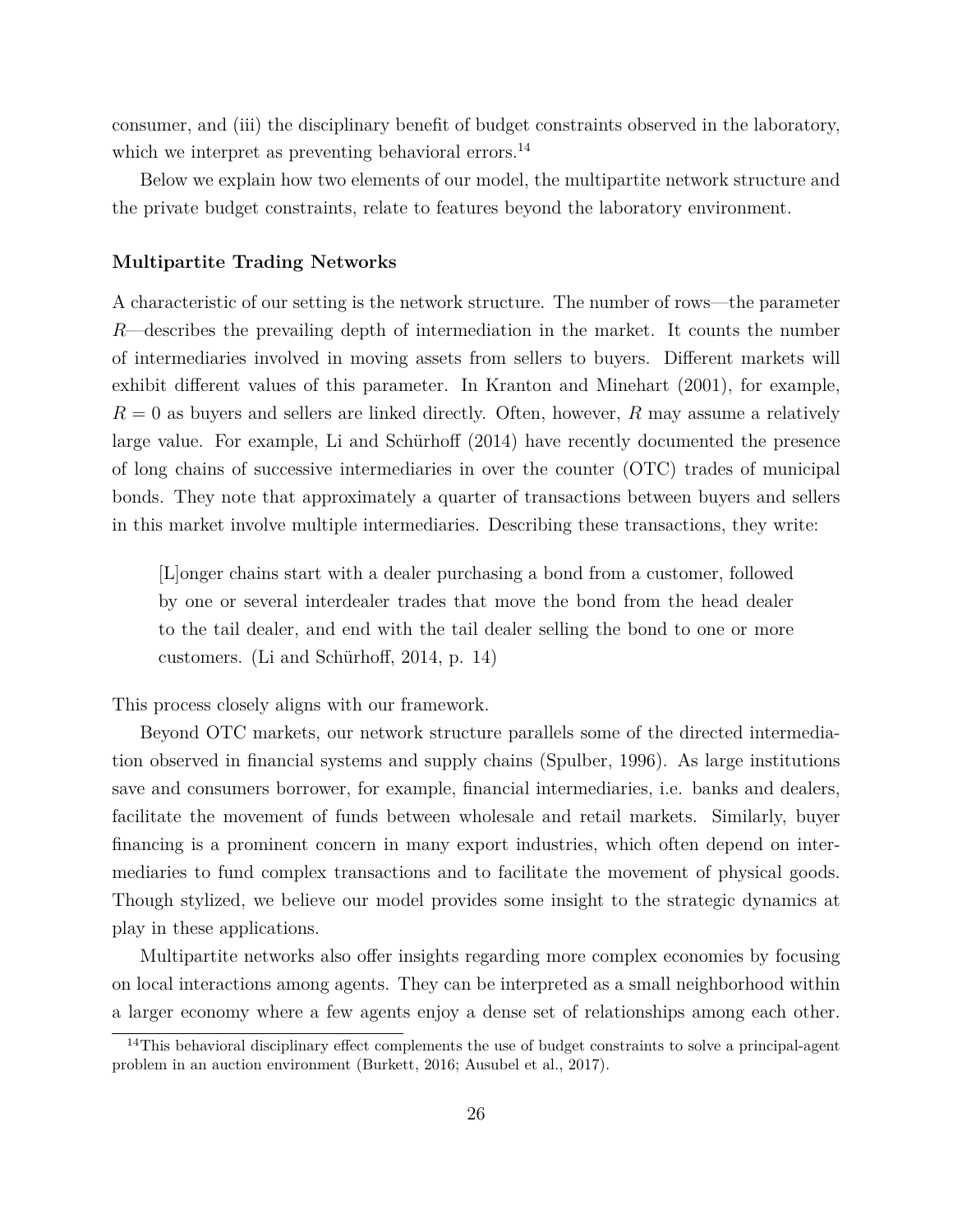Under this paradigm, the non-strategic seller and the buyer can be interpreted as metaphors for (not modeled) upstream and downstream markets, respectively.

#### **Private Budget Constraints**

Private information plays a central role in our model and in our experimental study. Introducing private information on top of an economic network, however, compounds the environment's complexity. We focus on the case of private budget constraints because they arise naturally in many markets and they capture, sometimes in reduced form, many types of market uncertainty. Beyond its literal interpretation as a hard financial constraint, a budget constraint may also reflect an economic opportunity-cost of funds.

More abstractly, a reinterpreted private budget may capture behavioral constraints not directly related to financial capacity. For example, it may capture a trader's relative status in the network. A trader with perceptions of weak ties to resale markets—represented by a low realized "budget"—may be unwilling or unable to commit a large sum to a particular interaction. In our economy, such low-budget traders tend to earn relatively large profits conditional on trading successfully; however, they trade with relatively low frequency.

### **8 Conclusion**

We study a decentralized market with financing risk and a multipartite network structure, focusing on intermediary behavior. In our economy, (average) transaction prices rise with successive transactions and intermediaries positioned closer to the buyer enjoy greater expected profits. We find strong evidence supporting these theoretical predictions in our laboratory experiments. In the lab, we also identify a mild negative correlation between expected profits and subjects' trading budgets, conditional on budgets being relatively high. That is, liquidity-rich traders tend to overbid. This trend is observed across rows. Tighter budget constraints appear to mitigate this behavioral tendency. Thus, budgets have a disciplinary role in markets, preventing excessively costly "trembles" or "errors."

While the implication of private liquidity risk has been well-studied in centralized exchanges,<sup>15</sup> the pricing and distributional implications of liquidity risk in decentralized markets is much less understood. Our analysis provides clear predictions, substantiated by experimental data, concerning the compounding of risk in a decentralized market. We also describe the strategies adopted by market participants in response to its presence. Analyzing

<sup>15</sup>See Foucault et al. (2013) for a recent survey.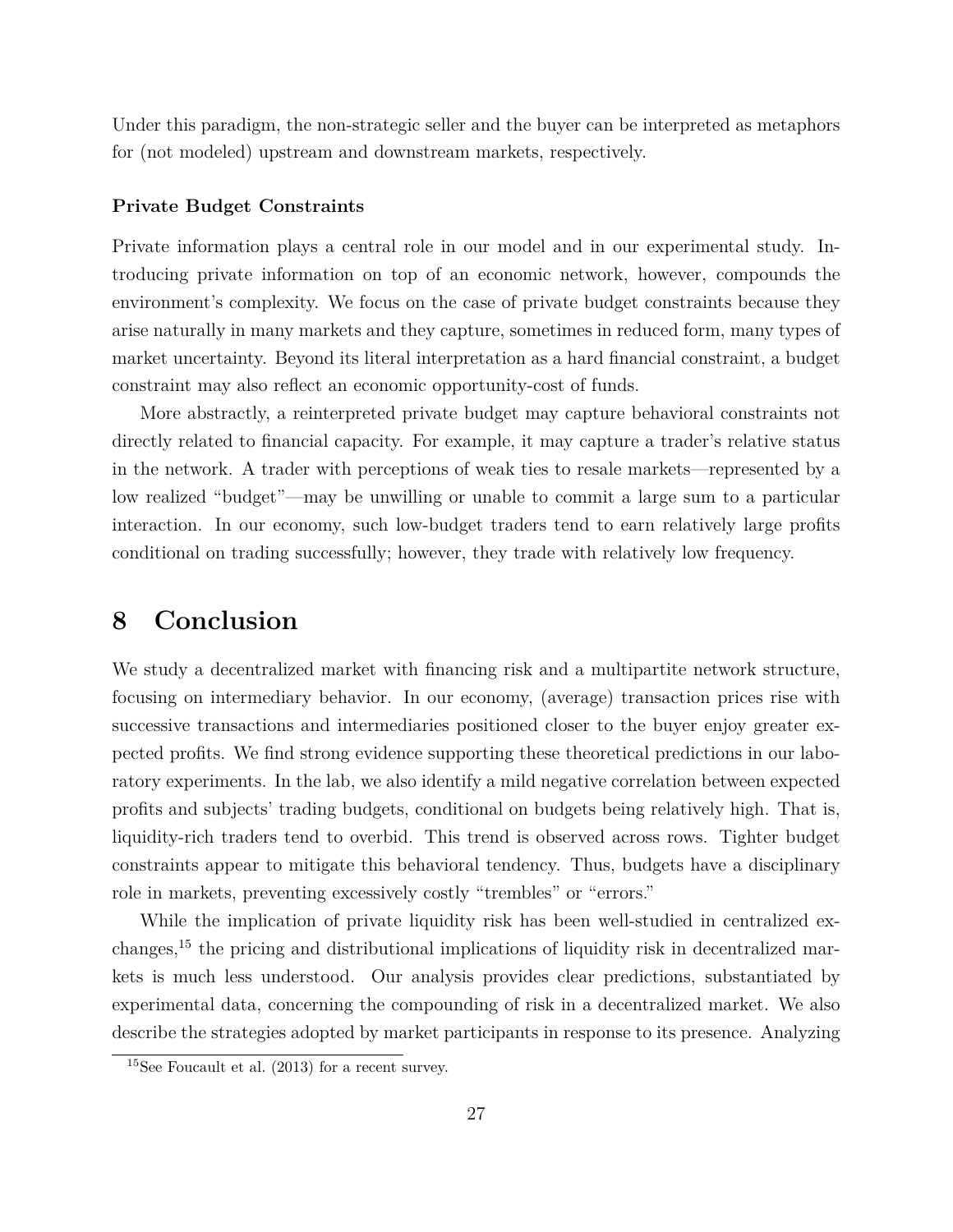specific policy interventions, such as liquidity injections that target trading positions within the market, offers a promising avenue for future research.

### **9 Proofs**

*Proof of Theorem 1.* The proof is by induction. The base case for  $b_1^*$  follows immediately from Che and Gale (1996). For  $r > 1$ , the expected resale value of the asset is  $\nu_{r-1}^*$ . Applying the argument from Che and Gale (1996) to a first-price auction with a common value of  $\nu_{r-1}^*$ confirms that  $b_r^*(w)$  is an equilibrium strategy for intermediaries in row *r*. Their argument applies as  $b_r^*(w)$  is independent of the asset's price history.  $\Box$ 

#### *Proof of Corollary 1.*

1. Since  $F(w)/f(w)$  is increasing,  $F(w)^{N-1} (v_{r-1}^* - w)$  is concave and attains a maximum at a unique value, which we call  $w_r^*$ . Thus, when  $w < w_r^*$ ,  $U_r(w) = F(w)^{N-1}(\nu_{r-1}^* - w)$ and (3) reduces to  $b_r^*(w) = w$ . When  $w > w_r^*$ ,  $U_r(w) = F(w_r^*)^{N-1}(\nu_{r-1}^* - w_r^*)$ . Hence,

$$
b_r^*(w) = \nu_{r-1}^* - \frac{F(w_r^*)^{N-1}(\nu_{r-1}^* - w_r^*)}{F(w)^{N-1}}.
$$

From the first-order conditions that define  $w_r^*$ ,  $\frac{F(w_r^*)}{f(w_r^*)}$  $f(w_r^*) = (N-1)(\nu_{r-1}^* - w_r^*)$ . Thus,  $b_r^{*'}(w) = F(w_r^*)^{N-1}(\nu_{r-1}^* - w_r^*)(N-1)f(w)F(w)^{-N} = \frac{F(w_r^*)^N}{f(w_r^*)}$  $\frac{f(w_r^*)^N}{f(w_r^*)} \cdot \frac{f(w)}{F(w)}$  $\frac{f(w)}{F(w)}\cdot\frac{1}{F(w)}$  $\frac{1}{F(w)^{N-1}}$ . Therefore  $b_r^{*'}(w)$  is decreasing (i.e.  $b_r^{*}$  is concave) in *w* and since  $b_r^{*'}(w_r^{*}) = 1$ , it follows that for all  $w > w_r^*$ ,  $b_r^*(w) < w$ .

2. Let  $\hat{b}_w \in \arg \max_{b \in [0,w]} F(b)^{N-1} \left( \nu_{r-2}^* - b \right)$ . We next establish a useful bound:

$$
\frac{U_{r-1}(w) - U_r(w)}{F(w)^{N-1}} = \frac{\max_{z \in [0,w]} F(z)^{N-1} (\nu_{r-2}^* - z) - \max_{z \in [0,w]} F(z)^{N-1} (\nu_{r-1}^* - z)}{F(w)^{N-1}}
$$
  

$$
\leq \frac{F(\hat{b}_w)^{N-1} (\nu_{r-2}^* - \hat{b}_w) - F(\hat{b}_w)^{N-1} (\nu_{r-1}^* - \hat{b}_w)}{F(w)^{N-1}}
$$
  

$$
= \frac{F(\hat{b}_w)^{N-1}}{F(w)^{N-1}} [\nu_{r-2}^* - \nu_{r-1}^*]
$$
  

$$
\leq \nu_{r-2}^* - \nu_{r-1}^*.
$$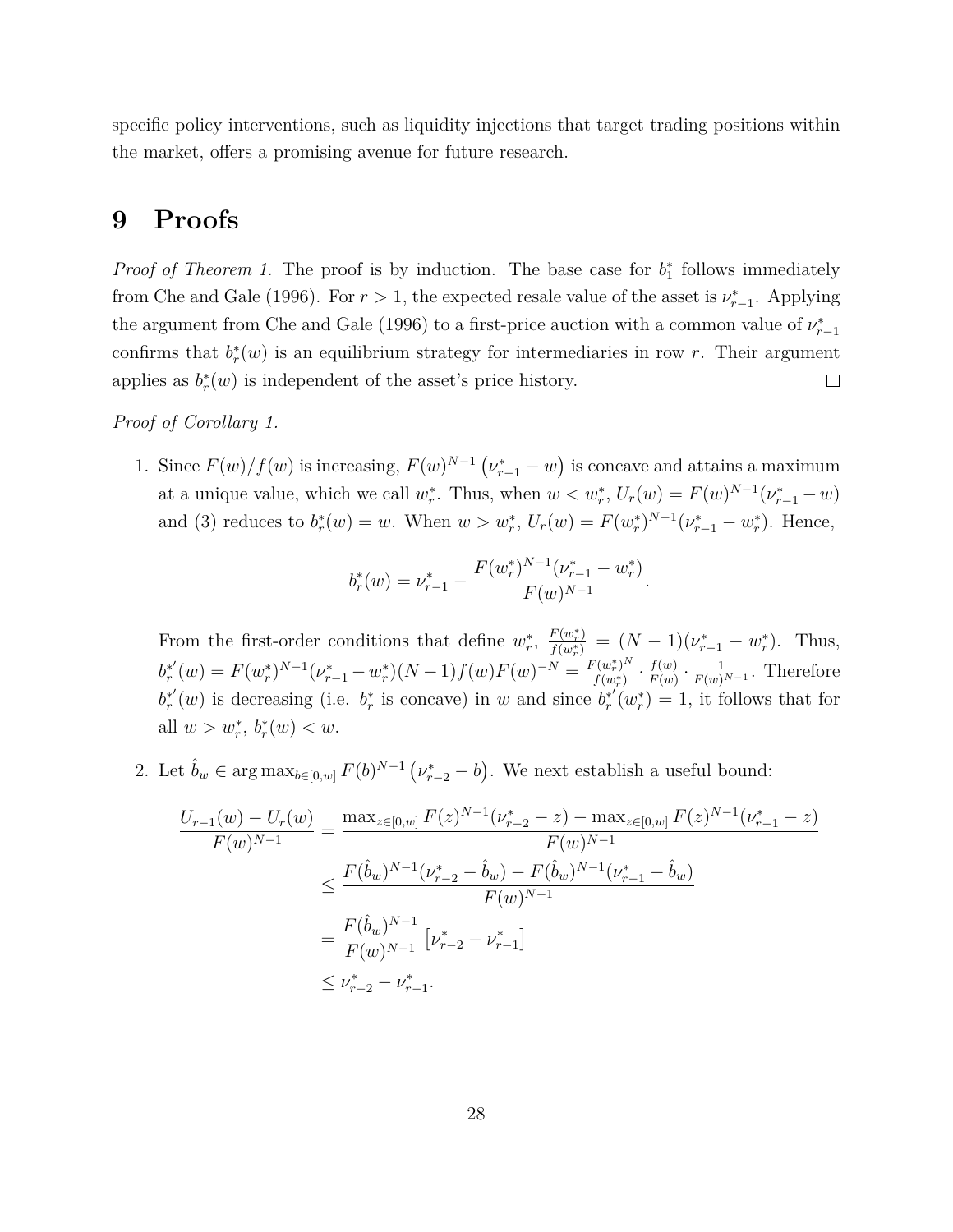Using the preceding inequality,

$$
\nu_{r-2}^* - \nu_{r-1}^* \ge \frac{U_{r-1}(w) - U_r(w)}{F(w)^{N-1}}
$$
  
= 
$$
\frac{F(w)^{N-1} \left(\nu_{r-2}^* - b_{r-1}^*(w)\right) - F(w)^{N-1} \left(\nu_{r-1}^* - b_r^*(w)\right)}{F(w)^{N-1}}.
$$

Rearranging terms,  $\nu_{r-2}^* - \nu_{r-1}^* - b_{r-1}^*(w) + b_r^*(w) \leq \nu_{r-2}^* - \nu_{r-1}^* \implies b_r^*(w) \leq b_{r-1}^*(w)$ .  $\Box$ 

#### *Proof of Corollary 2.*

- 1. By definition,  $b_r^*(w) = \nu_{r-1}^* \frac{U_r(w)}{F(w)^{N-1}} \leq \nu_{r-1}^*$ . Since  $\nu_{r-1}$  is a constant value, taking expectations of both sides gives  $\int_0^{\tilde{w}} b_r^*(w) g(w) dw \leq \nu_{r-1}^* \implies \nu_r^* \leq \nu_{r-1}^*$ .
- 2. First consider the difference

$$
b_r^*(w) - b_{r+1}^*(w) = \nu_{r-1}^* - \nu_r^* - \left(\frac{U_r(w) - U_{r+1}(w)}{F(w)^{N-1}}\right).
$$

To conclude that  $b_r^*(w) - b_{r+1}^*(w) \leq \nu_{r-1}^* - \nu_r^*$  it is sufficient to verify that  $U_r(w) \geq$  $U_{r+1}(w)$ . To see this, recall that  $b_{r-1}^*(w) \geq b_r^*(w)$ . Hence,  $\nu_{r-1}^* \geq \nu_r^*$ . And so,  $U_r(w) = \max_{b \in [0,w]} F(b)^{N-1}(\nu_{r-1}^* - b) \ge \max_{b \in [0,w]} F(b)^{N-1}(\nu_r^* - b) = U_{r+1}(w)$ . Therefore,  $b_r^*(w) - b_{r+1}^*(w) \le \nu_{r-1}^* - \nu_r^*$ . Taking expectations gives  $\nu_r^* - \nu_{r+1}^* \le \nu_{r-1}^* - \nu_r^*$  as required.

$$
\Box
$$

#### *Proof of Corollary 3.*

- 1. Follows directly from the proof of Corollary 1.
- 2. The expected payoff of a bidder of type *w* when following the strategy outline in Theorem 1 is

$$
U_r(w) = \max_{b \in [0,w]} F(b)^{N-1} (\nu_{r-1} - b).
$$

This expression is increasing in  $\nu_{r-1}$ . Since  $\nu_r < \nu_{r-1}$ ,  $U_{r+1}(w) \leq U_r(w)$ .

 $\Box$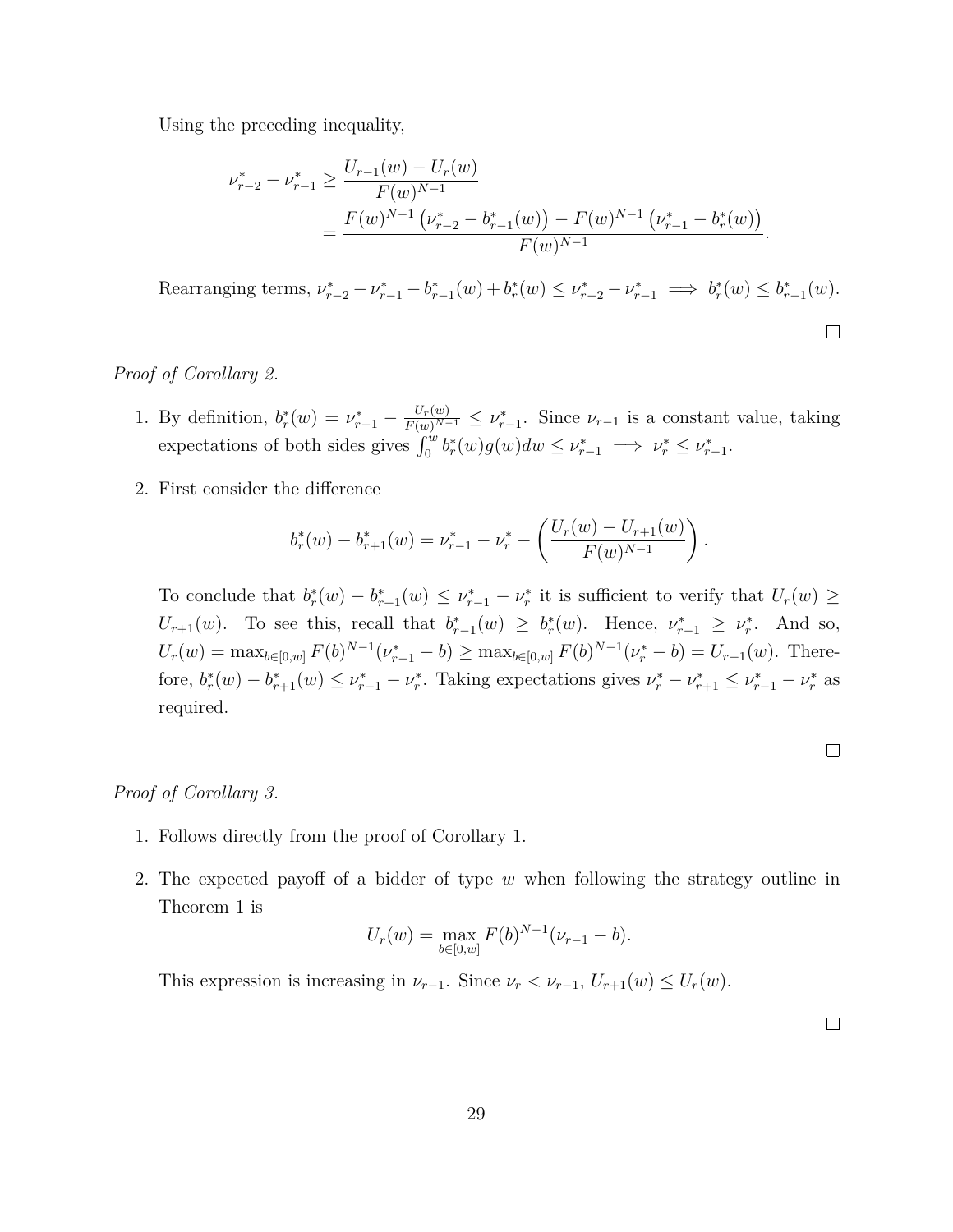# **References**

- Ausubel, L. M., Burkett, J. E., and Filiz-Ozbay, E. (2017). An experiment on auctions with endogenous budget constraints. *Experimental Economics*.
- Blume, L. E., Easley, D. A., Kleinberg, J., and Tardos, E. (2009). Trading networks with price-setting agents. *Games and Economic Behavior*, 67(1):36–50.
- Bobkova, N. (2017). Asymmetric budget constraints in a first price auction. Mimeo.
- Burkett, J. (2016). Optimally constraining a bidder using a simple budget. *Theoretical Economics*, 11:133–155.
- Charness, G., Corominas-Bosch, M., and Fréchette, G. R. (2007). Bargaining and network strucutre: An experiment. *Jornal of Economic Theory*, 136:28–65.
- Che, Y.-K. and Gale, I. (1996). Expected revenue of all-pay auctions and first price sealed-bid auctions with budget constraints. *Economics Letters*, 50(3):373–379.
- Che, Y.-K. and Gale, I. (1998). Standard auctions with financially constrained bidders. *Review of Economic Studies*, 65(1):1–21.
- Choi, S., Galeotti, A., and Goyal, S. (2017). Trading in networks: Theory and experiments. *Journal of the European Economic Association*, 15(4):784–817.
- Condorelli, D. and Galeotti, A. (2015). Strategic models of intermediation networks. Mimeo.
- Condorelli, D., Galeotti, A., and Renou, L. (2017). Bilateral trading in networks. *Review of Economic Studies*, 84(1):82–105.
- Foucault, T., Pagano, M., and Röell, A. (2013). *Market Liquidity: Theory, Evidence, and Policy*. Oxford University Press, New York.
- Fox, J. (2008). *Applied regression analysis and generalized linear models*. Sage, Los Angeles.
- Fréchette, G. R. and Schotter, A., editors (2015). *Handbook of Experimental Economic Methodology*. Oxford University Press.
- Gale, D. M. and Kariv, S. (2007). Financial networks. *American Economic Review: Papers and Proceedings*, 97(2):99–103.
- Gale, D. M. and Kariv, S. (2009). Trading in networks: A normal form game experiment. *American Economic Journal: Microeconomics*, 1(2):114–132.
- Judd, J. S. and Kearns, M. (2008). Behavioral experiments in networked trade. In *EC '08: Proceedings of the 9th ACM Conference on Electronic Commerce*.